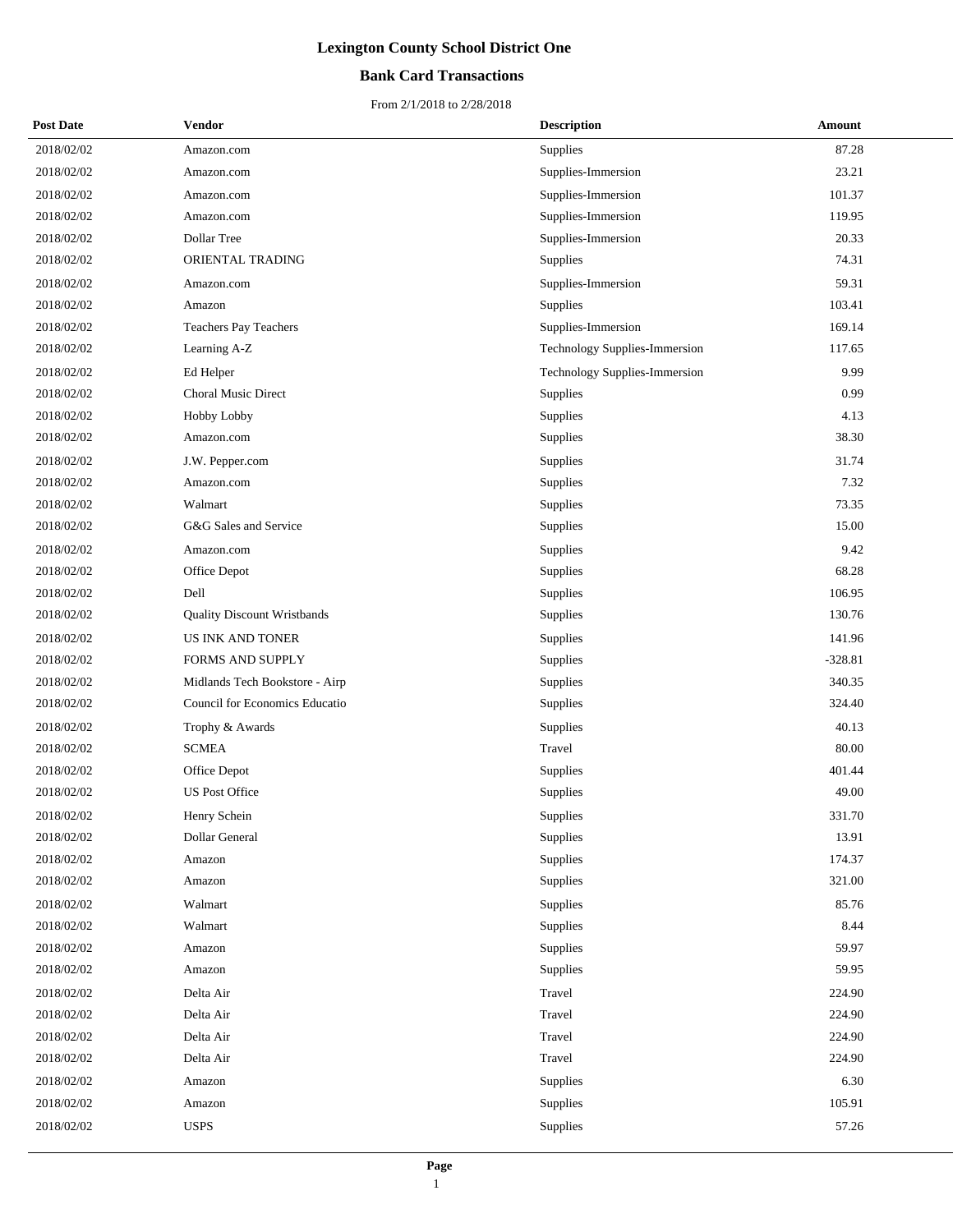## **Bank Card Transactions**

| <b>Post Date</b> | Vendor                   | <b>Description</b>         | Amount    |  |
|------------------|--------------------------|----------------------------|-----------|--|
| 2018/02/02       | <b>USPS</b>              | Supplies                   | 77.91     |  |
| 2018/02/02       | Office Depot             | Supplies                   | 95.21     |  |
| 2018/02/02       | Amazon                   | Supplies                   | 36.18     |  |
| 2018/02/02       | Amazon                   | Supplies                   | 69.30     |  |
| 2018/02/02       | Amazon                   | Supplies                   | 79.96     |  |
| 2018/02/02       | Trophy and Awards        | Supplies                   | 5.89      |  |
| 2018/02/02       | DJI Inc                  | <b>Technology Supplies</b> | 688.00    |  |
| 2018/02/02       | Amazon                   | Supplies                   | 74.85     |  |
| 2018/02/02       | Hayneedel                | Supplies                   | 236.66    |  |
| 2018/02/02       | Amazon                   | Supplies                   | 98.97     |  |
| 2018/02/02       | Sceno Graphics           | Supplies                   | 184.00    |  |
| 2018/02/02       | EB Region Choir          | Pupil Transportation-Inst  | 86.51     |  |
| 2018/02/02       | EB HS Choral Performance | Pupil Transportation-Inst  | 572.15    |  |
| 2018/02/02       | Expedia Booking Fee      | Travel                     | 4.78      |  |
| 2018/02/02       | Credit Voucher           | Travel                     | $-86.51$  |  |
| 2018/02/02       | <b>NAFME</b>             | Travel                     | 128.00    |  |
| 2018/02/02       | United                   | Travel                     | 284.50    |  |
| 2018/02/02       | United                   | Travel                     | 274.00    |  |
| 2018/02/02       | <b>SCMEA</b>             | Travel                     | 80.00     |  |
| 2018/02/02       | <b>LOWES</b>             | Supplies                   | 282.65    |  |
| 2018/02/02       | <b>SCHOOL SPECIALTY</b>  | Supplies                   | 87.79     |  |
| 2018/02/02       | thinkib                  | Supplies                   | 100.00    |  |
| 2018/02/02       | Amazon.com               | Supplies                   | 14.97     |  |
| 2018/02/02       | Office Depot             | Supplies                   | 23.53     |  |
| 2018/02/02       | Hobby Lobby              | Supplies                   | 82.51     |  |
| 2018/02/02       | Hobby Lobby              | Supplies                   | 13.19     |  |
| 2018/02/02       | Hobby Lobby              | Supplies                   | 71.57     |  |
| 2018/02/02       | Oriental Trading         | Supplies                   | 25.46     |  |
| 2018/02/02       | LATE FEE.                | Supplies                   | 35.00     |  |
| 2018/02/02       | <b>FINANCE CHARGE</b>    | Supplies                   | 1.65      |  |
| 2018/02/02       | Walmart                  | Supplies                   | 40.74     |  |
| 2018/02/02       | Weebly.com               | Software Renewal/Agreemen  | $-33.90$  |  |
| 2018/02/02       | LOWE's                   | Supplies                   | 326.65    |  |
| 2018/02/02       | Amazon.com               | Library Books              | 6.47      |  |
| 2018/02/02       | Demco                    | <b>Library Books</b>       | 56.57     |  |
| 2018/02/02       | iOgrapher                | Supplies                   | 279.46    |  |
| 2018/02/02       | Amazon                   | <b>Library Books</b>       | 120.06    |  |
| 2018/02/02       | Finance Charge           | Supplies                   | 45.68     |  |
| 2018/02/02       | <b>Bank Fee</b>          | Other Objects              | 35.00     |  |
| 2018/02/02       | <b>PRICELINE</b>         | Travel                     | 213.12    |  |
| 2018/02/02       | <b>Embassy Suites</b>    | Travel                     | 132.16    |  |
| 2018/02/02       | <b>UNITED AIR</b>        | Travel                     | $-200.00$ |  |
| 2018/02/02       | Walmart                  | Supplies                   | 34.11     |  |
| 2018/02/02       | Amazon.com               | Supplies                   | 95.94     |  |
| 2018/02/02       | Amazon.Com               | Supplies                   | 11.58     |  |
|                  |                          |                            |           |  |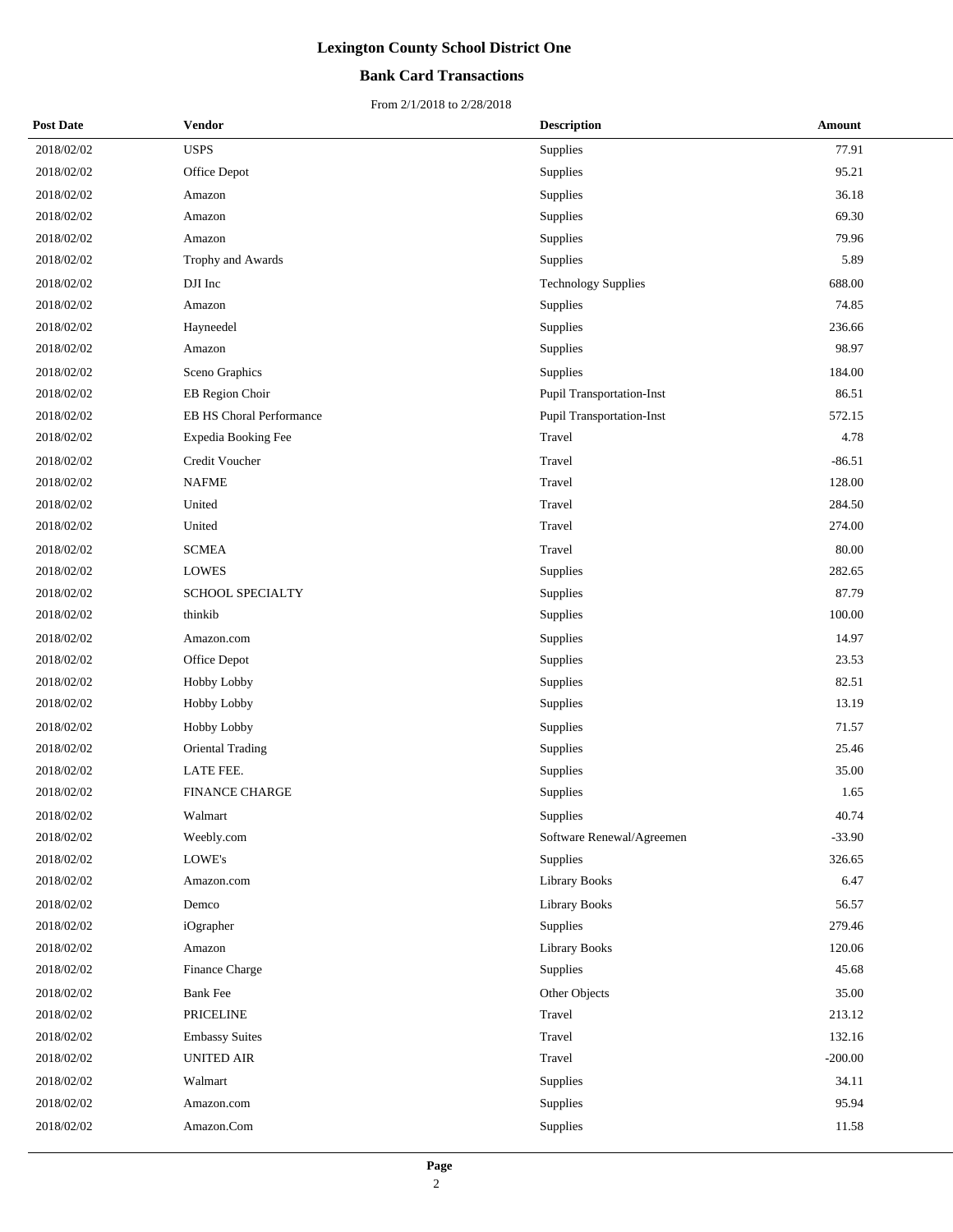## **Bank Card Transactions**

| <b>Post Date</b> | <b>Vendor</b>               | <b>Description</b>        | Amount |
|------------------|-----------------------------|---------------------------|--------|
| 2018/02/02       | POSTAL EXPRESS LEXINGTON SC | Supplies                  | 7.65   |
| 2018/02/02       | POSTAL EXPRESS LEXINGTON SC | Supplies                  | 9.05   |
| 2018/02/02       | Town & Country              | Supplies                  | 30.00  |
| 2018/02/02       | <b>WALMART</b>              | Supplies                  | 21.48  |
| 2018/02/02       | Lowe's                      | Supplies                  | 60.08  |
| 2018/02/02       | Coopers Corner              | Supplies                  | 43.50  |
| 2018/02/02       | Coopers Corner              | Supplies                  | 65.43  |
| 2018/02/02       | Lowe's                      | Supplies                  | 42.78  |
| 2018/02/02       | Walmart                     | Supplies                  | 19.92  |
| 2018/02/02       | Lowe's                      | Supplies                  | 197.40 |
| 2018/02/02       | Lowe's                      | Supplies                  | 59.58  |
| 2018/02/02       | Lowe's                      | Supplies                  | 29.90  |
| 2018/02/02       | Lowe's                      | Supplies                  | 156.06 |
| 2018/02/02       | Lowe's                      | Supplies                  | 189.13 |
| 2018/02/02       | Lowe's                      | Supplies                  | 61.42  |
| 2018/02/02       | Murphy Express              | Supplies                  | 24.20  |
| 2018/02/02       | Lowe's                      | Supplies                  | 102.07 |
| 2018/02/02       | Triangle lock and safe      | Supplies                  | 7.49   |
| 2018/02/02       | Lowe's                      | <b>Supplies</b>           | 6.40   |
| 2018/02/02       | Seven Oaks Plant Shop       | Supplies                  | 23.05  |
| 2018/02/02       | Pitt Stop                   | Supplies                  | 65.00  |
| $2018/02/02$     | Amazon                      | Supplies                  | 219.37 |
| 2018/02/02       | Amazon                      | Supplies                  | 29.99  |
| 2018/02/02       | Levenger                    | Supplies                  | 126.41 |
| 2018/02/02       | Slideshop.com               | Supplies                  | 36.25  |
| 2018/02/02       | <b>NSPRA</b>                | Supplies                  | 50.00  |
| 2018/02/02       | The State Paper             | Periodicals               | 8.95   |
| 2018/02/02       | Walmart                     | Other Objects             | 19.12  |
| 2018/02/02       | Walmart                     | Other Objects             | 94.60  |
| 2018/02/02       | Amazon                      | Other Objects             | 129.90 |
| 2018/02/02       | Walmart                     | Other Objects             | 127.81 |
| 2018/02/02       | Walmart                     | Other Objects             | 12.77  |
| 2018/02/02       | <b>SLED</b>                 | Other Prof & Tech Service | 286.00 |
| 2018/02/02       | Amazon                      | Supplies                  | 37.78  |
| 2018/02/02       | Paypal Winthrop             | Supplies                  | 120.00 |
| 2018/02/02       | Amazon                      | Supplies                  | 265.44 |
| 2018/02/02       | Amazon                      | Supplies                  | 57.76  |
| 2018/02/02       | Amazon                      | Supplies                  | 41.92  |
| 2018/02/02       | Amazon                      | Supplies                  | 16.90  |
| 2018/02/02       | Dollar General              | Supplies                  | 4.80   |
| 2018/02/02       | Amazon                      | Supplies                  | 38.26  |
| 2018/02/02       | AASPA                       | Dues and Fees             | 425.00 |
| 2018/02/02       | SC Bar Licensure            | Dues and Fees             | 550.00 |
| 2018/02/02       | Amazon                      | Other Objects             | 28.96  |
| 2018/02/02       | Sam's Club                  | Other Objects             | 358.46 |
|                  |                             |                           |        |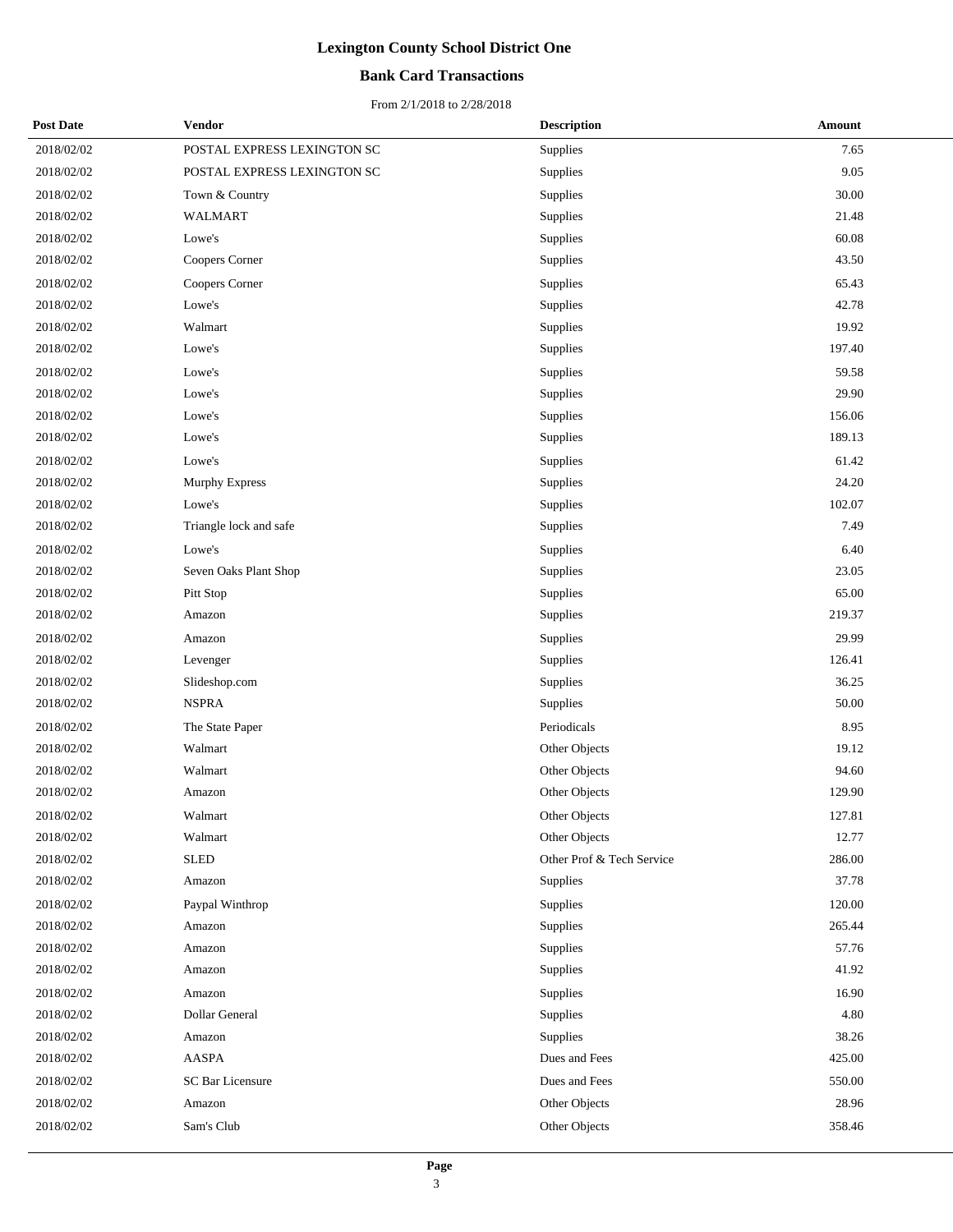## **Bank Card Transactions**

| <b>Post Date</b> | Vendor                   | <b>Description</b> | Amount   |
|------------------|--------------------------|--------------------|----------|
| 2018/02/02       | Oriental Trading         | Supplies           | 94.33    |
| 2018/02/02       | Child 1st Publications   | Supplies           | 133.95   |
| 2018/02/02       | Amazon                   | Supplies           | 87.65    |
| 2018/02/02       | Smokehouse Restaurant    | Supplies           | 37.50    |
| 2018/02/02       | Oriental Trading         | Supplies           | 650.50   |
| 2018/02/02       | Oriental Trading.Com     | Supplies           | 133.64   |
| 2018/02/02       | Teachers College Web     | Travel             | 650.00   |
| 2018/02/02       | NYLO Hotel New York, NY  | Travel             | 1,074.30 |
| 2018/02/02       | NYLO Hotel New York, NY  | Travel             | 1,074.30 |
| 2018/02/02       | Amazon                   | Supplies           | 69.99    |
| 2018/02/02       | Office Depot             | Supplies           | 52.77    |
| 2018/02/02       | Amazon                   | Supplies           | 53.99    |
| 2018/02/02       | Office Depot             | Supplies           | 113.99   |
| 2018/02/02       | Venngage                 | Dues and Fees      | 190.00   |
| 2018/02/02       | Amazon                   | Dues and Fees      | $-6.36$  |
| 2018/02/02       | Walmart                  | Supplies           | 281.60   |
| 2018/02/02       | Walmart                  | Supplies           | 132.63   |
| 2018/02/02       | <b>VUE Testing</b>       | Supplies           | 101.00   |
| 2018/02/02       | <b>VUE</b> Testing       | Supplies           | 101.00   |
| 2018/02/02       | <b>VUE</b> Testing       | Supplies           | 101.00   |
| 2018/02/02       | <b>VUE Testing</b>       | Supplies           | 101.00   |
| 2018/02/02       | <b>VUE Testing</b>       | Supplies           | 101.00   |
| 2018/02/02       | <b>VUE</b> Testing       | Supplies           | 101.00   |
| 2018/02/02       | <b>VUE</b> Testing       | Supplies           | 101.00   |
| 2018/02/02       | <b>VUE Testing</b>       | Supplies           | 101.00   |
| 2018/02/02       | Scholastic               | Supplies           | 85.00    |
| 2018/02/02       | <b>American Airlines</b> | Travel             | 319.00   |
| 2018/02/02       | American Airlines        | Travel             | 319.00   |
| 2018/02/02       | <b>American Airlines</b> | Travel             | 8.52     |
| 2018/02/02       | American Airlines        | Travel             | 8.52     |
| 2018/02/02       | <b>American Airlines</b> | Travel             | 401.00   |
| 2018/02/02       | <b>American Airlines</b> | Travel             | 401.00   |
| 2018/02/02       | American Airlines        | Travel             | 8.52     |
| 2018/02/02       | <b>American Airlines</b> | Travel             | 8.52     |
| 2018/02/02       | <b>American Airlines</b> | Travel             | 8.52     |
| 2018/02/02       | American Airlines        | Travel             | 305.00   |
| 2018/02/02       | <b>American Airlines</b> | Travel             | 319.00   |
| 2018/02/02       | <b>American Airlines</b> | Travel             | 8.52     |
| 2018/02/02       | American Airlines        | Travel             | 305.00   |
| 2018/02/02       | <b>American Airlines</b> | Travel             | 8.52     |
| 2018/02/02       | American Airlines        | Travel             | 305.00   |
| 2018/02/02       | <b>American Airlines</b> | Travel             | 401.00   |
| 2018/02/02       | <b>American Airlines</b> | Travel             | 8.52     |
| 2018/02/02       | <b>American Airlines</b> | Travel             | 8.52     |
| 2018/02/02       | <b>American Airlines</b> | Travel             | 305.00   |
|                  |                          |                    |          |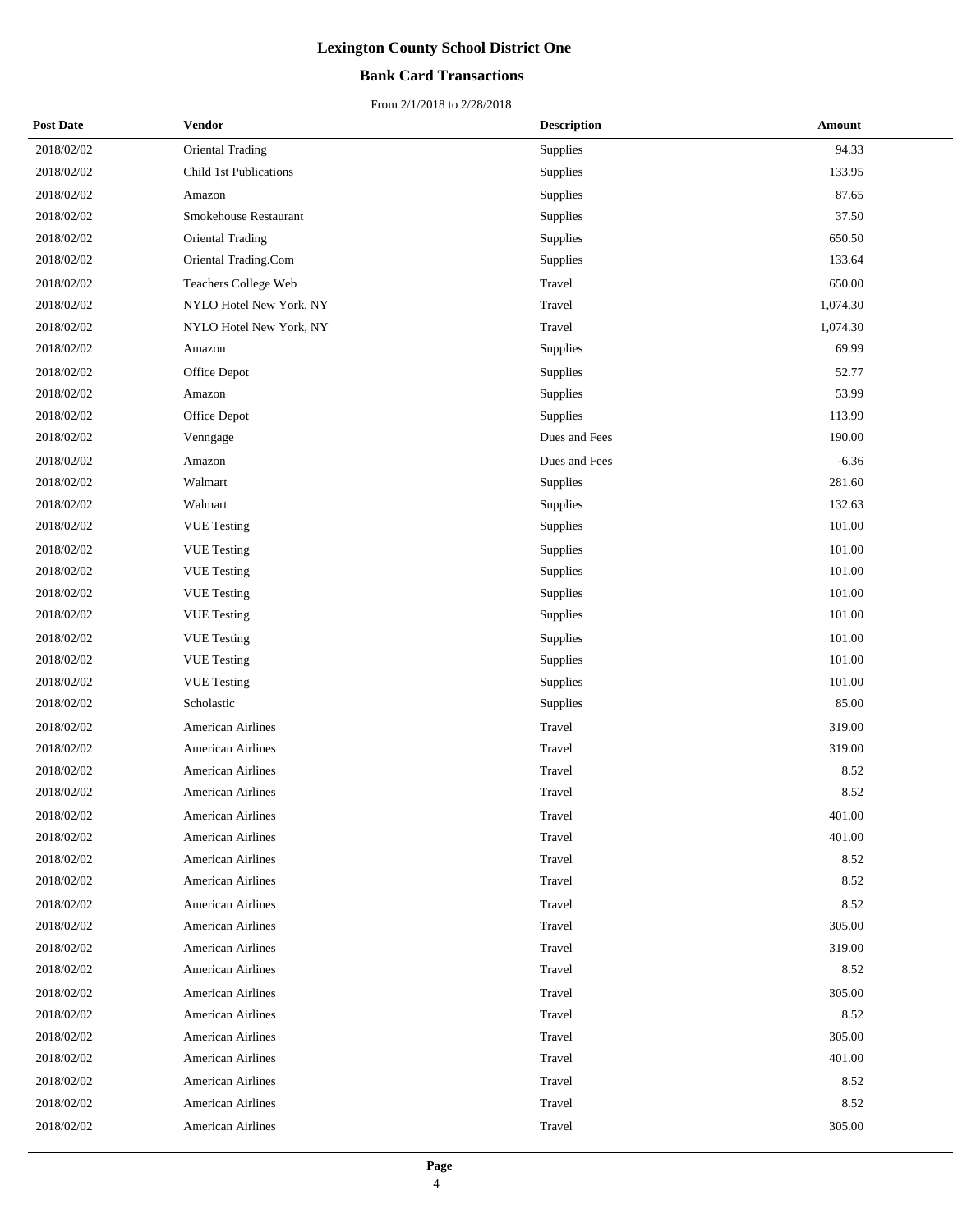## **Bank Card Transactions**

| <b>Post Date</b> | Vendor                   | <b>Description</b>      | Amount |
|------------------|--------------------------|-------------------------|--------|
| 2018/02/02       | <b>American Airlines</b> | Travel                  | 305.00 |
| 2018/02/02       | <b>American Airlines</b> | Travel                  | 8.52   |
| 2018/02/02       | <b>American Airlines</b> | Travel                  | 305.00 |
| 2018/02/02       | <b>American Airlines</b> | Travel                  | 401.00 |
| 2018/02/02       | <b>American Airlines</b> | Travel                  | 319.00 |
| 2018/02/02       | <b>American Airlines</b> | Travel                  | 8.52   |
| 2018/02/02       | <b>American Airlines</b> | Travel                  | 401.00 |
| 2018/02/02       | <b>American Airlines</b> | Travel                  | 319.00 |
| 2018/02/02       | Delta Airlines           | Travel                  | 340.60 |
| 2018/02/02       | Delta Airlines           | Travel                  | 340.60 |
| 2018/02/02       | Delta Airlines           | Travel                  | 340.60 |
| 2018/02/02       | Delta Airlines           | Travel                  | 340.60 |
| 2018/02/02       | Delta Airlines           | Travel                  | 340.60 |
| 2018/02/02       | Delta Airlines           | Travel                  | 340.60 |
| 2018/02/02       | Walmart                  | Supplies                | 8.50   |
| 2018/02/02       | <b>ACCO Brands</b>       | Supplies                | 48.47  |
| 2018/02/02       | Amazon                   | Supplies                | 149.70 |
| 2018/02/02       | Amazon                   | Food                    | 199.90 |
| 2018/02/02       | Lowe's                   | Supplies                | 21.99  |
| 2018/02/02       | Gateway Supply           | Supplies                | 46.00  |
| 2018/02/02       | Amazon                   | Supplies                | 41.03  |
| 2018/02/02       | The Home Depot           | Supplies                | 114.52 |
| 2018/02/02       | WW Grainger              | Supplies                | 77.00  |
| 2018/02/02       | Johnstone Supply         | Supplies                | 66.15  |
| 2018/02/02       | The Home Depot           | Supplies                | 21.39  |
| 2018/02/02       | BI-LO                    | Food                    | 17.56  |
| 2018/02/02       | Walmart                  | Food                    | 112.76 |
| 2018/02/02       | WW Grainger              | Supplies                | 78.75  |
| 2018/02/02       | Johnstone Supply         | Supplies                | 149.04 |
| 2018/02/02       | Dewey's Service Company  | Repairs and Maintenance | 594.00 |
| 2018/02/02       | Lowe's                   | Supplies                | 21.99  |
| 2018/02/02       | Lowe's                   | Supplies                | 23.93  |
| 2018/02/02       | The Home Depot           | Supplies                | 30.83  |
| 2018/02/02       | Gateway Supply           | Supplies                | 92.75  |
| 2018/02/02       | The Home Depot           | Supplies                | 114.53 |
| 2018/02/02       | Johnstone Supply         | Supplies                | 158.76 |
| 2018/02/02       | Gateway Supply           | Supplies                | 45.99  |
| 2018/02/02       | WW Grainger              | Supplies                | 77.00  |
| 2018/02/02       | WW Grainger              | Supplies                | 78.75  |
| 2018/02/02       | Dewey's Service Company  | Supplies                | 75.00  |
| 2018/02/02       | Walmart                  | Food                    | 45.76  |
| 2018/02/02       | Lego Shop                | Pupil Activity          | 663.34 |
| 2018/02/02       | <b>BARNES AND NOBLE</b>  | Pupil Activity          | 64.15  |
| 2018/02/02       | <b>TARGET</b>            | Pupil Activity          | 179.12 |
| 2018/02/02       | <b>BARNES AND NOBLE</b>  | Pupil Activity          | 229.09 |
|                  |                          |                         |        |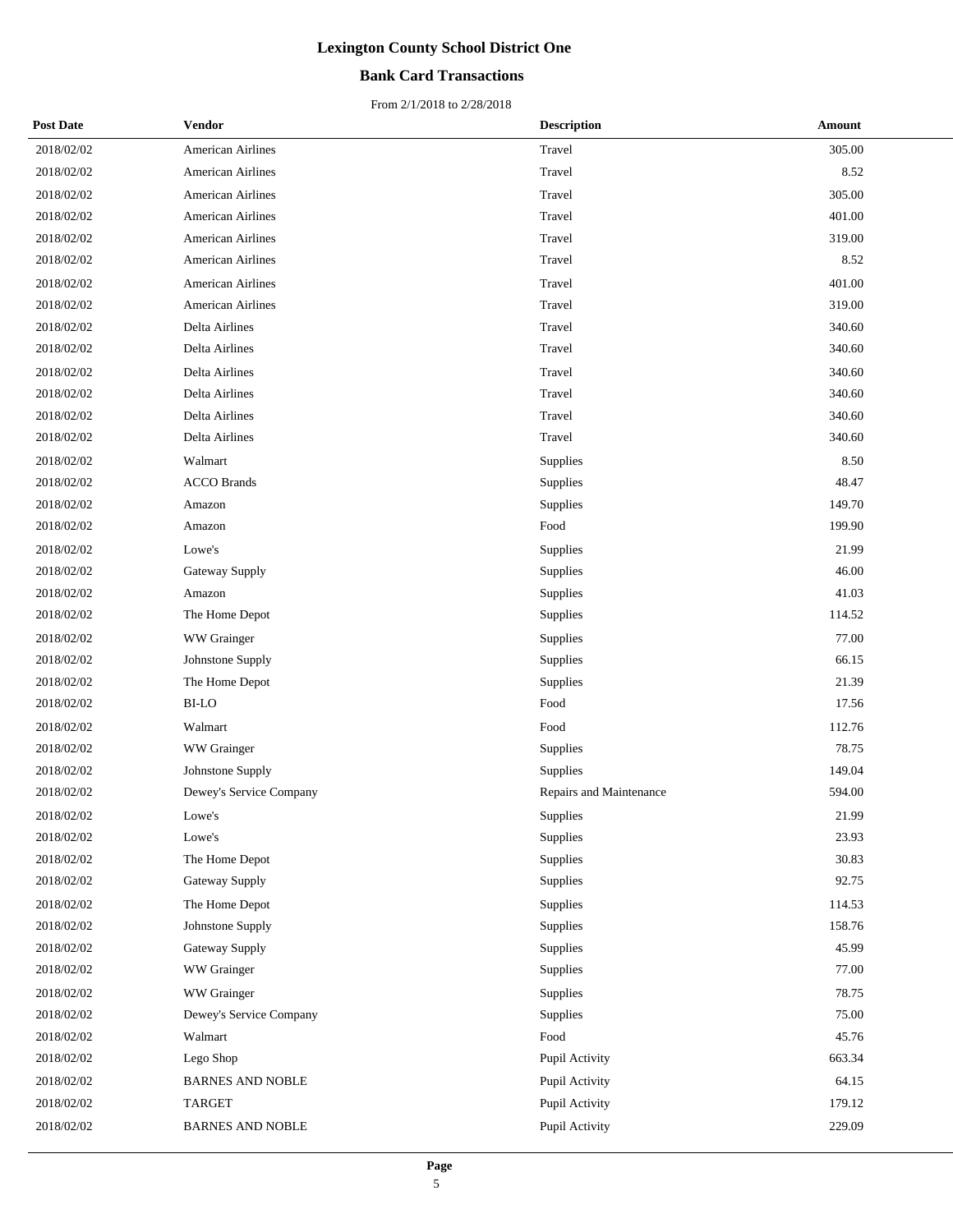## **Bank Card Transactions**

| <b>Post Date</b> | Vendor                         | <b>Description</b> | Amount   |
|------------------|--------------------------------|--------------------|----------|
| 2018/02/02       | <b>TARGET</b>                  | Pupil Activity     | 119.41   |
| 2018/02/02       | <b>TARGET</b>                  | Pupil Activity     | 214.94   |
| 2018/02/02       | Amazon                         | Pupil Activity     | 79.61    |
| 2018/02/02       | Amazon                         | Pupil Activity     | 49.24    |
| 2018/02/02       | HOBBY LOBBY                    | Pupil Activity     | 106.24   |
| 2018/02/02       | <b>DOLLAR TREE</b>             | Pupil Activity     | 10.70    |
| 2018/02/02       | <b>HOBBY LOBBY</b>             | Pupil Activity     | 30.31    |
| 2018/02/02       | <b>BILO</b>                    | Pupil Activity     | 9.24     |
| 2018/02/02       | <b>BILO</b>                    | Pupil Activity     | 5.98     |
| 2018/02/02       | $\ensuremath{\text{IXL}}$      | Pupil Activity     | 814.00   |
| 2018/02/02       | Amazon                         | Pupil Activity     | 66.32    |
| 2018/02/02       | Wristbands                     | Pupil Activity     | 51.81    |
| 2018/02/02       | Presentation Systems South     | Pupil Activity     | 435.78   |
| 2018/02/02       | Wal-Mart                       | Pupil Activity     | 62.21    |
| 2018/02/02       | Amazon Market Place            | Pupil Activity     | 59.99    |
| 2018/02/02       | <b>Breakout Incorporated</b>   | Pupil Activity     | 150.00   |
| 2018/02/02       | <b>Staples</b>                 | Pupil Activity     | 64.09    |
| 2018/02/02       | Pearson                        | Pupil Activity     | 271.22   |
| 2018/02/02       | <b>SCHOOL SPECIALTY</b>        | Pupil Activity     | 160.01   |
| 2018/02/02       | Walmart                        | Pupil Activity     | 80.35    |
| 2018/02/02       | Lowe's                         | Pupil Activity     | 230.85   |
| 2018/02/02       | <b>Hobby Lobby</b>             | Pupil Activity     | 63.90    |
| 2018/02/02       | Amazon MarketPlace             | Pupil Activity     | 57.93    |
| 2018/02/02       | <b>Educational Wonderland</b>  | Pupil Activity     | 278.25   |
| 2018/02/02       | Wal Mart                       | Pupil Activity     | 44.68    |
| 2018/02/02       | Anatomy Warehouse              | Pupil Activity     | 292.25   |
| 2018/02/02       | Amazon.com                     | Pupil Activity     | 107.93   |
| 2018/02/02       | Amazon MarketPlace             | Pupil Activity     | 291.96   |
| 2018/02/02       | Lowe's                         | Pupil Activity     | 11.75    |
| 2018/02/02       | Amazon.com                     | Pupil Activity     | 53.49    |
| 2018/02/02       | Wal-Mart                       | Pupil Activity     | 24.28    |
| 2018/02/02       | Wal-Mart                       | Pupil Activity     | $-10.57$ |
| 2018/02/02       | Wal-Mart                       | Pupil Activity     | 7.99     |
| 2018/02/02       | Sub Station II                 | Pupil Activity     | 196.20   |
| 2018/02/02       | Sub Station II                 | Pupil Activity     | 183.12   |
| 2018/02/02       | South Carolina Music Educators | Pupil Activity     | 80.00    |
| 2018/02/02       | Amazon.com                     | Pupil Activity     | 348.22   |
| 2018/02/02       | School Outfitters              | Pupil Activity     | 642.07   |
| 2018/02/02       | Amazon.com                     | Supplies           | 30.79    |
| 2018/02/02       | Amazon.com                     | Supplies           | 212.86   |
| 2018/02/02       | Abebooks                       | Supplies           | 3.50     |
| 2018/02/02       | World of Reading               | Supplies           | 67.85    |
| 2018/02/02       | Abebooks                       | Supplies           | 3.50     |
| 2018/02/02       | Abebooks                       | Supplies           | 20.60    |
| 2018/02/02       | Abebooks                       | Supplies           | 3.44     |
|                  |                                |                    |          |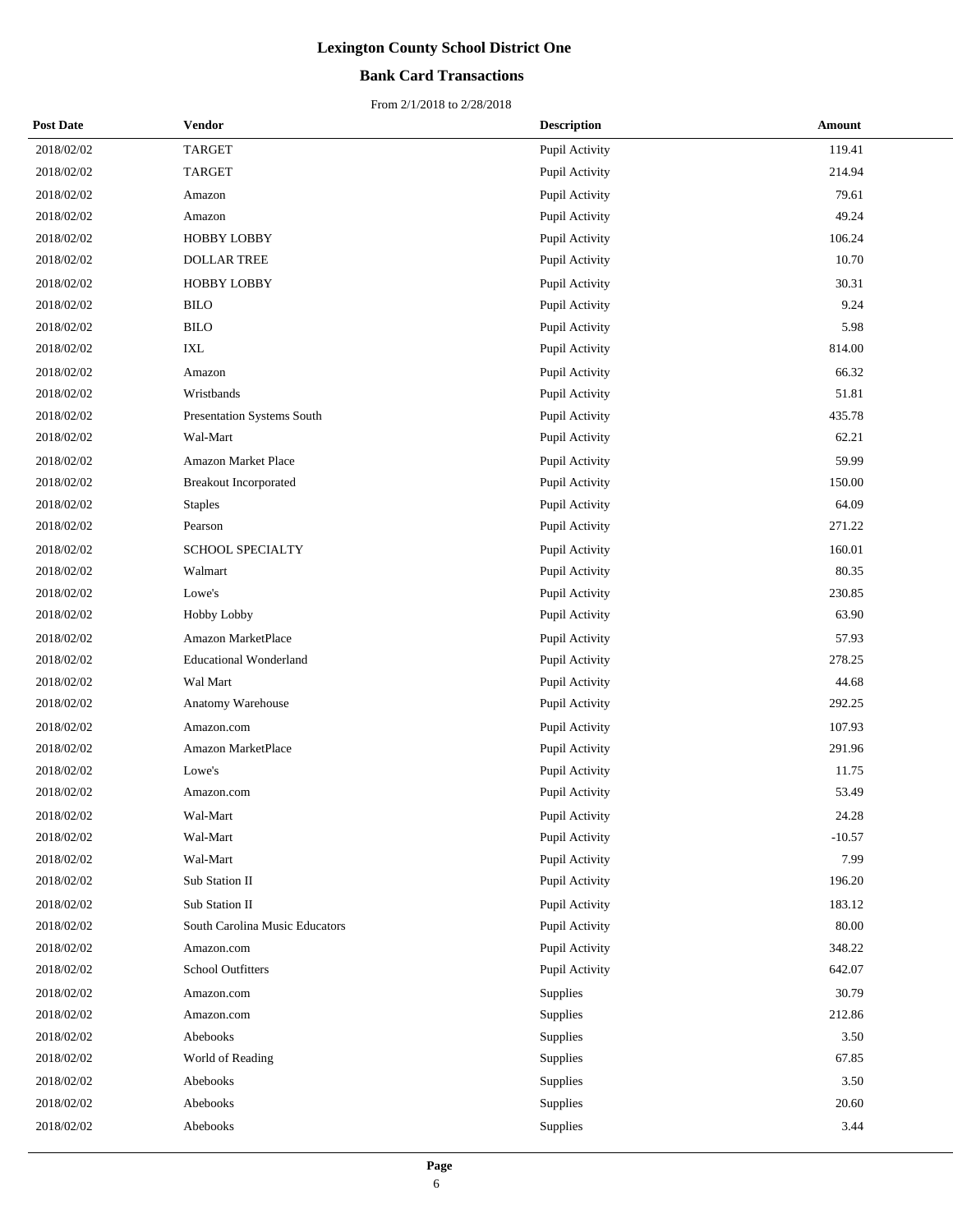## **Bank Card Transactions**

| <b>Post Date</b> | Vendor                         | <b>Description</b>              | Amount |
|------------------|--------------------------------|---------------------------------|--------|
| 2018/02/02       | Breakout, Inc.                 | Supplies                        | 450.00 |
| 2018/02/02       | Amazon French                  | Supplies                        | 260.08 |
| 2018/02/02       | Abebooks                       | Supplies                        | 5.28   |
| 2018/02/05       | Main Stay Suites, Greer, SC    | Travel                          | 97.90  |
| 2018/02/05       | Office Depot                   | Supplies                        | 135.88 |
| 2018/02/05       | <b>JROTC EXCHANGE</b>          | Supplies                        | 315.07 |
| 2018/02/05       | Office Depot                   | Supplies                        | 108.06 |
| 2018/02/05       | <b>SCMEA</b>                   | Travel                          | 80.00  |
| 2018/02/05       | <b>ASCD</b>                    | Supplies                        | 57.66  |
| 2018/02/05       | <b>NSTA</b>                    | Travel                          | 285.00 |
| 2018/02/05       | Computer Design                | Printing and Binding            | 4.82   |
| 2018/02/05       | <b>ALDI</b>                    | Other Objects                   | 9.62   |
| 2018/02/05       | The Deli                       | Other Objects                   | 80.88  |
| 2018/02/05       | <b>IB C VENT</b>               | Travel-Teacher Staff Dev        | 744.00 |
| 2018/02/05       | <b>AMERICAN AIRLINE</b>        | <b>Travel-Teacher Staff Dev</b> | 486.00 |
| 2018/02/05       | SCASBO 803-6087124 SC          | Travel                          | 200.00 |
| 2018/02/05       | SCASBO 803-6087124 SC          | Travel                          | 200.00 |
| 2018/02/05       | SCASBO 803-6087124 SC          | Travel                          | 200.00 |
| 2018/02/05       | SCASBO 803-6087124 SC          | Travel                          | 200.00 |
| 2018/02/05       | SC ACCOUNTANCY BOARD 803-896-4 | Dues and Fees                   | 80.00  |
| 2018/02/05       | SC ACCOUNTACNY BOARD 803-896-4 | Dues and Fees                   | 80.00  |
| 2018/02/05       | Sparrow & Kennedy Tractor      | Supplies                        | 213.95 |
| 2018/02/05       | ACS Sound and Lighting         | Repairs and Maintenance         | 348.70 |
| 2018/02/05       | <b>UPS</b> Store               | Supplies-Maintenace             | 9.77   |
| 2018/02/05       | Kiawah Resort                  | Travel                          | 333.74 |
| 2018/02/05       | Kiawah Resort                  | Travel                          | 333.74 |
| 2018/02/05       | Kiawah Resort                  | Travel                          | 333.74 |
| 2018/02/05       | Amazon                         | Supplies                        | 217.98 |
| 2018/02/05       | Bi-Lo                          | Pupil Activity                  | 249.43 |
| 2018/02/05       | Walmart                        | Pupil Activity                  | 19.14  |
| 2018/02/05       | Costco                         | Pupil Activity                  | 114.91 |
| 2018/02/05       | Office Depot                   | Pupil Activity                  | 279.84 |
| 2018/02/05       | Office Depot                   | Pupil Activity                  | 35.29  |
| 2018/02/05       | <b>JW</b> Pepper               | Pupil Activity                  | 149.99 |
| 2018/02/05       | Lowe's                         | Pupil Activity                  | 9.59   |
| 2018/02/05       | Walmart                        | Pupil Activity                  | 21.21  |
| 2018/02/05       | Finance Charge                 | Pupil Activity                  | 22.01  |
| 2018/02/05       | Finance Charge                 | Pupil Activity                  | 16.50  |
| 2018/02/05       | <b>NATA Online</b>             | Pupil Activity                  | 232.00 |
| 2018/02/05       | NE Phys Education              | Pupil Activity                  | 50.00  |
| 2018/02/05       | NATA Online                    | Pupil Activity                  | 232.00 |
| 2018/02/05       | Game Ready                     | Pupil Activity                  | 201.88 |
| 2018/02/05       | <b>BSN</b>                     | Pupil Activity                  | 135.24 |
| 2018/02/05       | <b>BSN</b>                     | Pupil Activity                  | 52.46  |
| 2018/02/05       | <b>BSN</b> Sports              | Pupil Activity                  | 19.84  |
|                  |                                |                                 |        |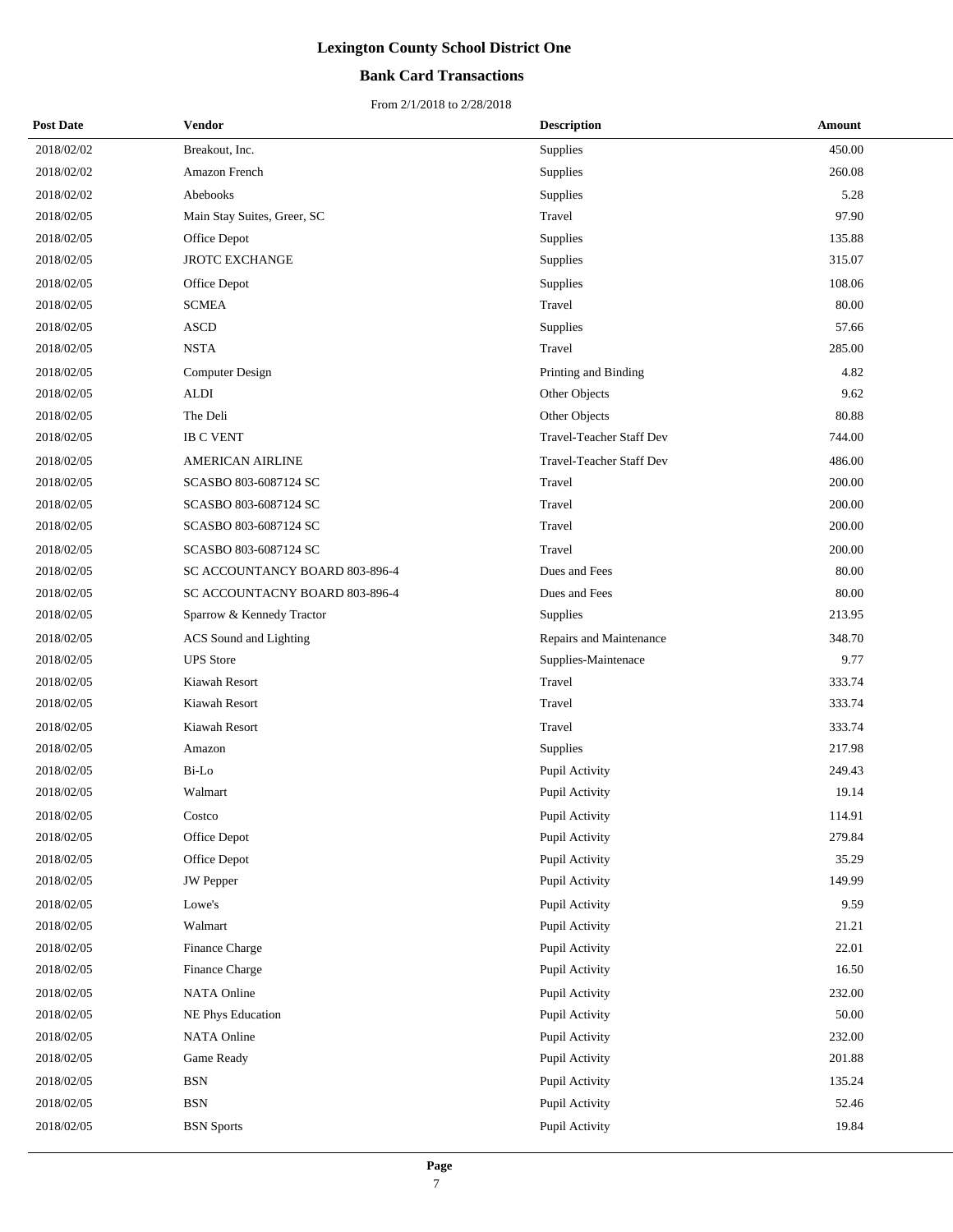## **Bank Card Transactions**

| <b>Post Date</b> | Vendor                      | <b>Description</b>   | Amount |
|------------------|-----------------------------|----------------------|--------|
| 2018/02/05       | BevSmith Softball           | Pupil Activity       | 195.00 |
| 2018/02/05       | Signarama                   | Pupil Activity       | 38.52  |
| 2018/02/05       | Tennis Warehouse            | Pupil Activity       | 439.60 |
| 2018/02/05       | Play it Again               | Pupil Activity       | 179.69 |
| 2018/02/05       | Courtyard by Marriott       | Pupil Activity       | 230.28 |
| 2018/02/05       | Courtyard by Marriott       | Pupil Activity       | 230.28 |
| 2018/02/05       | Courtyard by Marriott       | Pupil Activity       | 230.28 |
| 2018/02/05       | Courtyard by Marriott       | Pupil Activity       | 230.28 |
| 2018/02/05       | Courtyard by Marriott       | Pupil Activity       | 230.28 |
| 2018/02/05       | Courtyard by Marriott       | Pupil Activity       | 230.28 |
| 2018/02/05       | Courtyard by Marriott       | Pupil Activity       | 230.28 |
| 2018/02/05       | Courtyard by Marriott       | Pupil Activity       | 230.28 |
| 2018/02/05       | 323 Sports                  | Pupil Activity       | 703.30 |
| 2018/02/05       | Midlands Action Photography | Pupil Activity       | 176.55 |
| 2018/02/05       | Lowes Foods                 | Pupil Activity       | 65.06  |
| 2018/02/05       | Marco's                     | Pupil Activity       | 129.58 |
| 2018/02/05       | Zaxby's                     | Pupil Activity       | 77.90  |
| 2018/02/05       | Lowes Foods                 | Pupil Activity       | 96.68  |
| 2018/02/05       | Chick Fila                  | Pupil Activity       | 118.31 |
| 2018/02/05       | Zaxby's                     | Pupil Activity       | 93.99  |
| 2018/02/05       | Bubba Gump Shrimp Co        | Pupil Activity       | 243.69 |
| 2018/02/05       | Moonshiner's                | Pupil Activity       | 265.49 |
| 2018/02/07       | Scholastic Book Clubs       | Supplies-Immersion   | 256.00 |
| 2018/02/07       | Scholastic                  | Supplies-Immersion   | 42.12  |
| 2018/02/07       | Amazon.com                  | Supplies-Immersion   | 12.98  |
| 2018/02/07       | Amazon.com                  | Supplies-Immersion   | 162.79 |
| 2018/02/07       | Amazon.com                  | Supplies             | 47.08  |
| 2018/02/07       | Amazon.com                  | Supplies             | 285.79 |
| 2018/02/07       | Amazon.com                  | Supplies-Immersion   | 460.05 |
| 2018/02/07       | Amazon.com                  | Supplies-Immersion   | 352.19 |
| 2018/02/07       | K-Mart                      | Supplies             | 18.54  |
| 2018/02/07       | Amazon.com                  | Supplies             | 106.89 |
| 2018/02/07       | Amazon.com                  | Supplies             | 31.40  |
| 2018/02/07       | <b>Staples</b>              | Pupil Activity       | 52.95  |
| 2018/02/07       | Amazon.com                  | Pupil Activity       | 90.77  |
| 2018/02/07       | Target                      | Pupil Activity       | 299.58 |
| 2018/02/07       | Pioneer Valley Books        | Pupil Activity       | 123.20 |
| 2018/02/07       | Amazon.com                  | Pupil Activity       | 125.86 |
| 2018/02/07       | Sam's Club                  | Pupil Activity       | 147.72 |
| 2018/02/07       | Markerboard People          | Pupil Activity       | 105.00 |
| 2018/02/07       | Amazon.com                  | Pupil Activity       | 12.99  |
| 2018/02/07       | Pioneer Valley Books        | Pupil Activity       | 246.40 |
| 2018/02/07       | Hobby Lobby                 | Pupil Activity       | 93.83  |
| 2018/02/22       | Amazon.com                  | Supplies             | 84.21  |
| 2018/02/22       | Office Depot                | Printing and Binding | 337.60 |
|                  |                             |                      |        |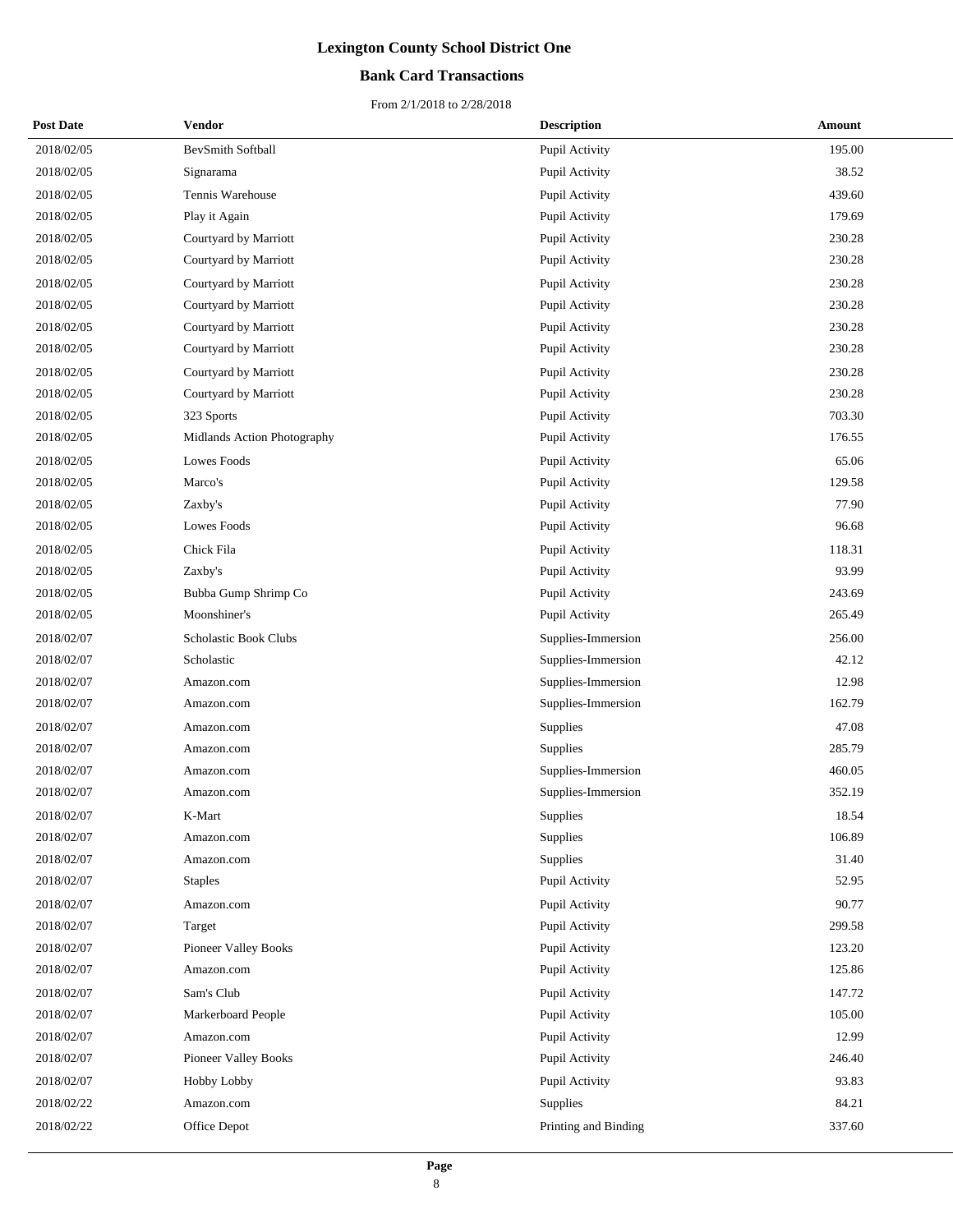## **Bank Card Transactions**

| <b>Post Date</b> | Vendor                | <b>Description</b>         | Amount  |
|------------------|-----------------------|----------------------------|---------|
| 2018/02/22       | Office Depot          | Printing and Binding       | 634.85  |
| 2018/02/22       | Amazon.com            | Supplies                   | 299.39  |
| 2018/02/22       | Office Depot          | Supplies                   | 133.98  |
| 2018/02/22       | Amazon                | Supplies                   | 29.70   |
| 2018/02/22       | Amazon                | Supplies                   | 12.38   |
| 2018/02/22       | Amazon                | Supplies                   | 25.90   |
| 2018/02/22       | Office Depot          | Supplies                   | 347.70  |
| 2018/02/22       | Acco Brands Direct    | Supplies                   | 40.97   |
| 2018/02/22       | WALMART               | Supplies                   | 15.86   |
| 2018/02/22       | <b>SAM'S CLUB</b>     | Supplies                   | 245.49  |
| 2018/02/22       | <b>AMAZON</b>         | Supplies                   | 181.89  |
| 2018/02/22       | <b>AMAZON</b>         | Supplies                   | 18.38   |
| 2018/02/22       | Walmart               | Supplies                   | 75.67   |
| 2018/02/22       | Walmart               | Supplies                   | 12.17   |
| 2018/02/22       | Apperson              | Supplies                   | 900.32  |
| 2018/02/22       | Amazon                | Supplies                   | 532.83  |
| 2018/02/22       | <b>JW</b> Pepper      | Supplies                   | 241.92  |
| 2018/02/22       | Amazon                | Supplies                   | 53.27   |
| 2018/02/22       | AccuCut               | Supplies                   | 74.00   |
| 2018/02/22       | Walmart               | Supplies                   | 11.40   |
| 2018/02/22       | KaTom.com             | Supplies                   | 44.77   |
| 2018/02/22       | LVG Sign              | Supplies                   | 9.99    |
| 2018/02/22       | Walmart               | Supplies                   | 4.25    |
| 2018/02/22       | Amazon                | Supplies                   | 54.65   |
| 2018/02/22       | Walmart               | Supplies                   | 55.41   |
| 2018/02/22       | Walmart               | <b>Technology Supplies</b> | 31.85   |
| 2018/02/22       | Amazon                | <b>Technology Supplies</b> | 190.39  |
| 2018/02/22       | Amazon.com            | Supplies                   | 386.28  |
| 2018/02/22       | <b>AED</b> Superstore | Supplies                   | 108.23  |
| 2018/02/22       | Amazon.com            | Supplies                   | 224.67  |
| 2018/02/22       | Amazon.com            | Supplies                   | 358.00  |
| 2018/02/22       | <b>EXXONMOBIL</b>     | Supplies                   | 47.00   |
| 2018/02/22       | <b>EXXONMOBIL</b>     | Supplies                   | 45.00   |
| 2018/02/22       | <b>SCMEA</b>          | Travel                     | 80.00   |
| 2018/02/22       | <b>AMAZON</b>         | Supplies                   | 208.36  |
| 2018/02/22       | <b>AMAZON</b>         | Supplies                   | 4.48    |
| 2018/02/22       | <b>AMAZON</b>         | Supplies                   | 11.25   |
| 2018/02/22       | Amazon                | Supplies                   | 40.65   |
| 2018/02/22       | Amazon.com            | Supplies                   | 2.71    |
| 2018/02/22       | Amazon.com            | Supplies                   | 13.60   |
| 2018/02/22       | Starfall              | Software Renewal/Agreemen  | 270.00  |
| 2018/02/22       | <b>Survey Monkey</b>  | Software Renewal/Agreemen  | 87.00   |
| 2018/02/22       | <b>AMAZON</b>         | Supplies                   | 30.49   |
| 2018/02/22       | <b>AMAZON</b>         | Supplies                   | 18.95   |
| 2018/02/22       | Courtyard Chapel Hill | Travel                     | $-1.21$ |
|                  |                       |                            |         |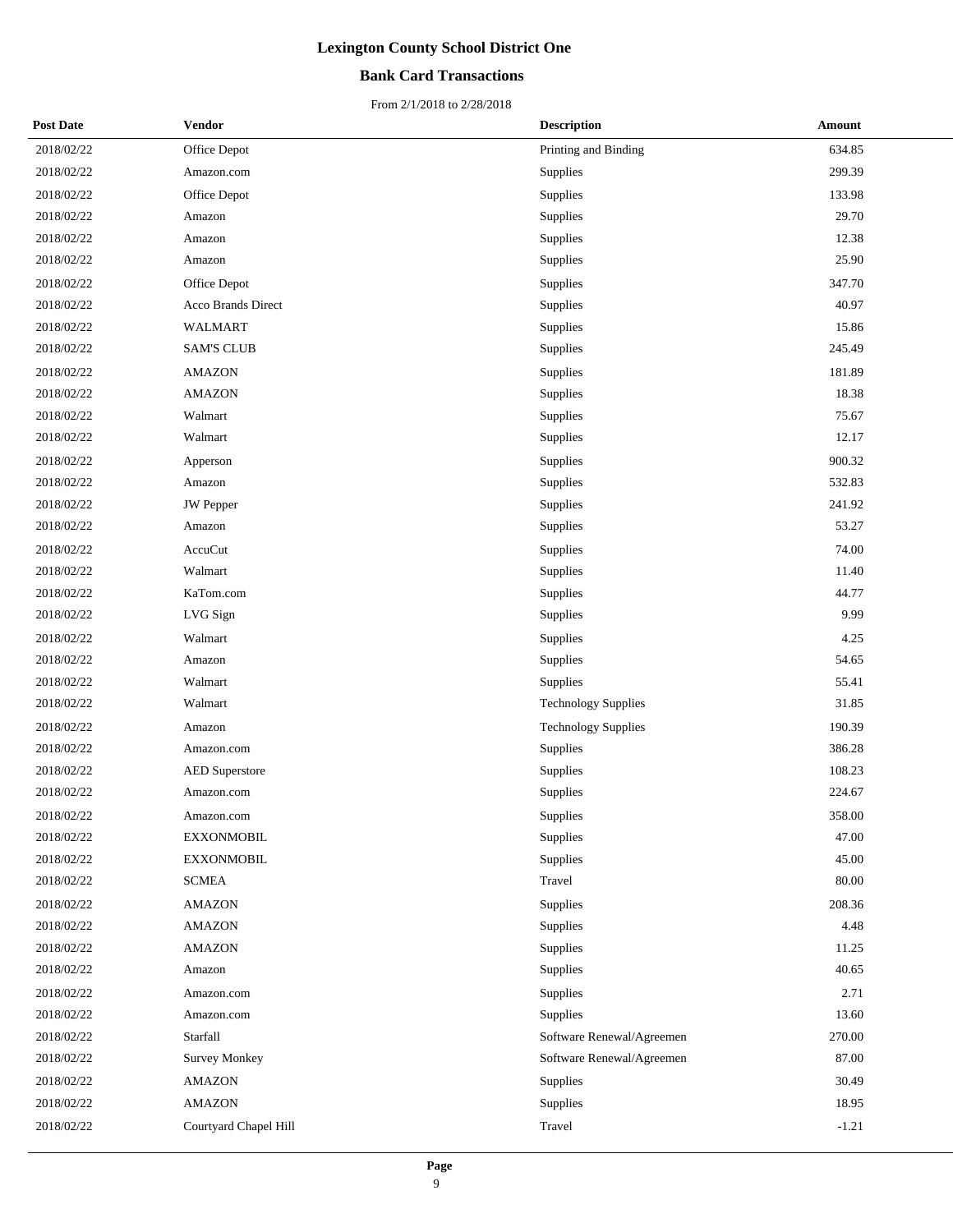## **Bank Card Transactions**

| <b>Post Date</b> | <b>Vendor</b>                | <b>Description</b>      | Amount |
|------------------|------------------------------|-------------------------|--------|
| 2018/02/22       | <b>SCMEA</b>                 | Travel                  | 100.00 |
| 2018/02/22       | <b>SCFLTA</b>                | Travel                  | 60.00  |
| 2018/02/22       | <b>LEXINGTON MPO</b>         | Supplies                | 8.04   |
| 2018/02/22       | <b>LEXINGTON MPO</b>         | Supplies                | 5.59   |
| 2018/02/22       | <b>HOBBY LOBBY</b>           | Supplies                | 66.00  |
| 2018/02/22       | Amazon.com                   | Supplies                | 83.64  |
| 2018/02/22       | LR Hook Tire                 | Repairs and Maintenance | 94.95  |
| 2018/02/22       | <b>LR Hook Tire</b>          | Repairs and Maintenance | 27.34  |
| 2018/02/22       | LR Hook Tire                 | Repairs and Maintenance | 55.10  |
| 2018/02/22       | Lowe's                       | Supplies-Maintenace     | 59.47  |
| 2018/02/22       | Lowe's                       | Supplies-Maintenace     | 12.33  |
| 2018/02/22       | <b>CES</b>                   | Supplies-Maintenace     | 65.18  |
| 2018/02/22       | Lee Transport                | Supplies-Maintenace     | 69.55  |
| 2018/02/22       | <b>NAPA</b>                  | Supplies-Maintenace     | 86.00  |
| 2018/02/22       | Lexington True Value         | Supplies-Maintenace     | 4.26   |
| 2018/02/22       | A-Z Lawnmower                | Supplies-Maintenace     | 24.04  |
| 2018/02/22       | Sparrow & Kennedy            | Supplies-Maintenace     | 27.31  |
| 2018/02/22       | Lowe's                       | Supplies-Maintenace     | 91.08  |
| 2018/02/22       | Enlows                       | Supplies-Maintenace     | 54.26  |
| 2018/02/22       | Lowe's                       | Supplies-Maintenace     | 3.42   |
| 2018/02/22       | A-Z Lawnmower                | Supplies-Maintenace     | 107.70 |
| 2018/02/22       | Circuit Specialist           | Supplies-Maintenace     | 55.61  |
| 2018/02/22       | A-Z Lawnmower                | Supplies-Maintenace     | 176.92 |
| 2018/02/22       | <b>CES</b>                   | Supplies-Maintenace     | 89.45  |
| 2018/02/22       | Hills Machinery              | Supplies-Maintenace     | 241.09 |
| 2018/02/22       | Lowe's                       | Supplies-Maintenace     | 84.47  |
| 2018/02/22       | AutoZone                     | Supplies-Maintenace     | 36.37  |
| 2018/02/22       | SC Gov. Dmv                  | Supplies-Maintenace     | 2.02   |
| 2018/02/22       | Lowe's                       | Supplies-Maintenace     | 342.45 |
| 2018/02/22       | Home Depot                   | Supplies-Maintenace     | 297.46 |
| 2018/02/22       | AutoZone                     | Supplies-Maintenace     | 157.13 |
| 2018/02/22       | NB Handy                     | Supplies-Maintenace     | 107.37 |
| 2018/02/22       | Home Depot                   | Supplies-Maintenace     | 245.03 |
| 2018/02/22       | Lexington True Value         | Supplies-Maintenace     | 15.81  |
| 2018/02/22       | Lowe's                       | Supplies-Maintenace     | 57.74  |
| 2018/02/22       | AutoZone                     | Supplies-Maintenace     | 35.30  |
| 2018/02/22       | Ferguson                     | Supplies-Maintenace     | 24.58  |
| 2018/02/22       | Lowe's                       | Supplies-Maintenace     | 32.57  |
| 2018/02/22       | Lowe's                       | Supplies-Maintenace     | 91.04  |
| 2018/02/22       | Lowe's                       | Supplies-Maintenace     | 15.90  |
| 2018/02/22       | CK Supply                    | Supplies-Maintenace     | 105.07 |
| 2018/02/22       | Home Depot                   | Supplies-Maintenace     | 21.36  |
| 2018/02/22       | <b>Corrugated Containers</b> | Supplies-Maintenace     | 101.65 |
| 2018/02/22       | Ferguson                     | Supplies-Maintenace     | 68.30  |
| 2018/02/22       | Home Depot                   | Supplies-Maintenace     | 80.89  |
|                  |                              |                         |        |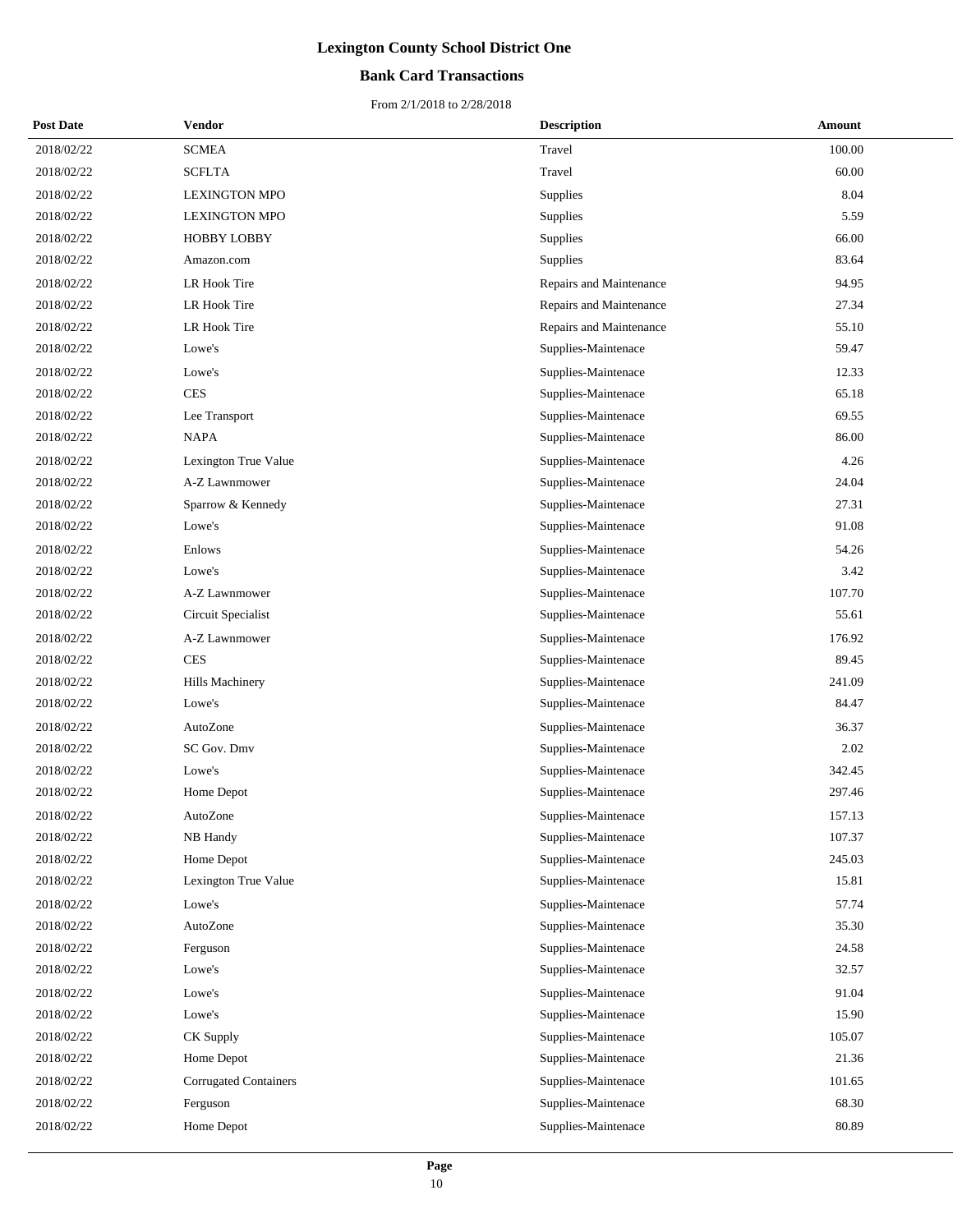## **Bank Card Transactions**

| <b>Post Date</b> | Vendor                       | <b>Description</b>      | Amount |
|------------------|------------------------------|-------------------------|--------|
| 2018/02/22       | <b>CES</b>                   | Supplies-Maintenace     | 137.80 |
| 2018/02/22       | <b>CES</b>                   | Supplies-Maintenace     | 101.23 |
| 2018/02/22       | Ed Smith Lumber              | Supplies-Maintenace     | 45.25  |
| 2018/02/22       | Lowe's                       | Supplies-Maintenace     | 28.62  |
| 2018/02/22       | Ed Smith                     | Supplies-Maintenace     | 10.06  |
| 2018/02/22       | Ed Smith                     | Supplies-Maintenace     | 56.70  |
| 2018/02/22       | A-Z Lawnmower                | Supplies-Maintenace     | 63.13  |
| 2018/02/22       | Ed Smith                     | Supplies-Maintenace     | 101.54 |
| 2018/02/22       | Lexington True Value         | Supplies-Maintenace     | 8.97   |
| 2018/02/22       | Lowe's                       | Supplies-Maintenace     | 15.87  |
| 2018/02/22       | Lowe's                       | Supplies-Maintenace     | 17.89  |
| 2018/02/22       | Ferguson                     | Supplies-Maintenace     | 178.29 |
| 2018/02/22       | Lehigh Electric              | Supplies-Maintenace     | 503.00 |
| 2018/02/22       | Graybar                      | Supplies-Maintenace     | 187.66 |
| 2018/02/22       | A-Z Lawnmower                | Supplies-Maintenace     | 63.13  |
| 2018/02/22       | Mayer Electric               | Supplies-Maintenace     | 62.06  |
| 2018/02/22       | <b>CES</b>                   | Supplies-Maintenace     | 167.58 |
| 2018/02/22       | Sherwin Williams             | Supplies-Maintenace     | 48.65  |
| 2018/02/22       | Home Depot                   | Supplies-Maintenace     | 122.88 |
| 2018/02/22       | Lowe's                       | Supplies-Maintenace     | 14.40  |
| 2018/02/22       | Lowe's                       | Supplies-Maintenace     | 35.57  |
| 2018/02/22       | <b>CES</b>                   | Supplies-Maintenace     | 84.00  |
| 2018/02/22       | <b>CES</b>                   | Supplies-Maintenace     | 115.44 |
| 2018/02/22       | <b>CES</b>                   | Supplies-Maintenace     | 109.47 |
| 2018/02/22       | Ferguson                     | Supplies-Maintenace     | 20.29  |
| 2018/02/22       | <b>CES</b>                   | Supplies-Maintenace     | 31.79  |
| 2018/02/22       | <b>ADI</b>                   | Supplies-Maintenace     | 217.03 |
| 2018/02/22       | <b>NAPA</b>                  | <b>Supplies</b>         | 197.46 |
| 2018/02/22       | <b>LOWES</b>                 | Supplies                | 77.94  |
| 2018/02/22       | <b>EXXONMOBIL</b>            | Supplies                | 47.19  |
| 2018/02/22       | <b>SPARROW &amp; KENNEDY</b> | Supplies                | 176.60 |
| 2018/02/22       | <b>EXXONMOBIL</b>            | Supplies                | 32.00  |
| 2018/02/22       | Carts Plus                   | Repairs and Maintenance | 259.36 |
| 2018/02/22       | Amazon.com                   | Supplies                | 78.98  |
| 2018/02/22       | Office Depot                 | Supplies                | 24.17  |
| 2018/02/22       | Home Depot                   | Supplies                | 7.14   |
| 2018/02/22       | Amazon.com                   | Supplies                | 58.85  |
| 2018/02/22       | Home Depot                   | Supplies                | 266.68 |
| 2018/02/22       | Lowe's                       | Supplies-Maintenace     | 8.92   |
| 2018/02/22       | Lowe's                       | Supplies-Maintenace     | 2.97   |
| 2018/02/22       | <b>CES</b>                   | Supplies-Maintenace     | 86.50  |
| 2018/02/22       | LOW'S                        | Supplies                | 7.47   |
| 2018/02/22       | <b>Batteries Plus</b>        | Supplies-Maintenace     | 159.97 |
| 2018/02/22       | Lowe's                       | Supplies-Maintenace     | 16.02  |
| 2018/02/22       | Lowe's                       | Supplies-Maintenace     | 82.02  |
|                  |                              |                         |        |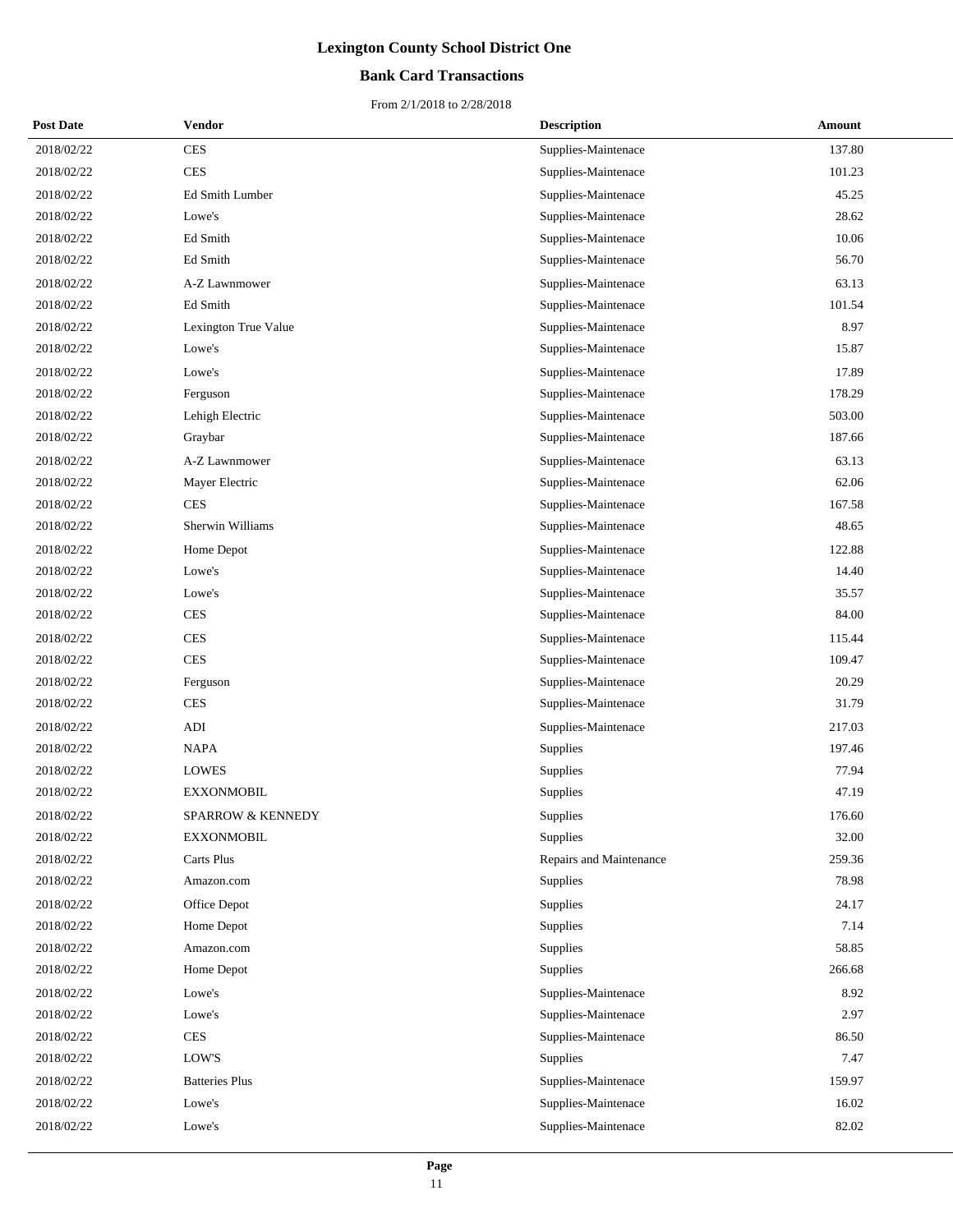## **Bank Card Transactions**

| <b>Post Date</b> | Vendor                    | <b>Description</b>      | Amount |
|------------------|---------------------------|-------------------------|--------|
| 2018/02/22       | Sherwin Williams          | Supplies-Maintenace     | 216.62 |
| 2018/02/22       | Lowe's                    | Supplies-Maintenace     | 14.65  |
| 2018/02/22       | Lowe's                    | Supplies-Maintenace     | 30.11  |
| 2018/02/22       | <b>Fluid Power</b>        | Repairs and Maintenance | 155.44 |
| 2018/02/22       | <b>Fluid Power</b>        | Supplies-Maintenace     | 40.06  |
| 2018/02/22       | Lowe's                    | Supplies-Maintenace     | 29.91  |
| 2018/02/22       | Lowe's                    | Supplies-Maintenace     | 14.65  |
| 2018/02/22       | <b>Advance Auto</b>       | Supplies-Maintenace     | 171.05 |
| 2018/02/22       | Lexington True Value      | Supplies-Maintenace     | 3.74   |
| 2018/02/22       | <b>Tractor Supply</b>     | Supplies-Maintenace     | 11.00  |
| 2018/02/22       | Ferguson                  | Supplies-Maintenace     | 42.96  |
| 2018/02/22       | Lowe's                    | Supplies-Maintenace     | 36.28  |
| 2018/02/22       | Lexington True Value      | Supplies-Maintenace     | 3.31   |
| 2018/02/22       | AutoZone                  | Supplies-Maintenace     | 49.19  |
| 2018/02/22       | <b>CES</b>                | Supplies-Maintenace     | 32.07  |
| 2018/02/22       | Lexington True Value      | Supplies-Maintenace     | 60.97  |
| 2018/02/22       | Ed Smith                  | Supplies-Maintenace     | 40.75  |
| 2018/02/22       | WinSupply                 | Supplies-Maintenace     | 144.24 |
| 2018/02/22       | Lexington True Value      | Supplies-Maintenace     | 20.86  |
| 2018/02/22       | Ferguson                  | Supplies-Maintenace     | 40.32  |
| 2018/02/22       | LR Hook Tire              | Repairs and Maintenance | 19.90  |
| 2018/02/22       | Lowe's                    | Supplies-Maintenace     | 25.57  |
| 2018/02/22       | LR Hook Tire              | Repairs and Maintenance | 31.67  |
| 2018/02/22       | New South Specialties     | Supplies-Maintenace     | 124.12 |
| 2018/02/22       | New South Specialties     | Supplies-Maintenace     | 10.70  |
| 2018/02/22       | <b>CES</b>                | Supplies-Maintenace     | 29.41  |
| 2018/02/22       | <b>Ed Smith Lumber</b>    | Supplies-Maintenace     | 45.25  |
| 2018/02/22       | Lowe's                    | Supplies-Maintenace     | 18.12  |
| 2018/02/22       | Smith&Jones               | Supplies-Maintenace     | 7.53   |
| 2018/02/22       | Walmart                   | Supplies                | 13.36  |
| 2018/02/22       | Lowes                     | Supplies                | 58.23  |
| 2018/02/22       | <b>Dollar Tree Stores</b> | Supplies                | 16.05  |
| 2018/02/22       | Lowes                     | Supplies                | 12.65  |
| 2018/02/22       | $\mbox{CES}$              | Supplies-Maintenace     | 84.72  |
| 2018/02/22       | Walmart                   | Supplies                | 11.97  |
| 2018/02/22       | Amazon.com                | Supplies                | 263.92 |
| 2018/02/22       | Derrick Insulation        | Repairs and Maintenance | 250.00 |
| 2018/02/22       | <b>CES</b>                | Supplies-Maintenace     | 20.87  |
| 2018/02/22       | Home Depot                | Supplies-Maintenace     | 20.77  |
| 2018/02/22       | AutoZone                  | Supplies-Maintenace     | 118.62 |
| 2018/02/22       | Lowes                     | Supplies                | 64.81  |
| 2018/02/22       | Dispenserkeys.com         | Supplies                | 38.80  |
| 2018/02/22       | Lowes                     | Supplies                | 102.76 |
| 2018/02/22       | Carts Plus                | Supplies-Maintenace     | 26.75  |
| 2018/02/22       | Lowe's                    | Supplies-Maintenace     | 24.86  |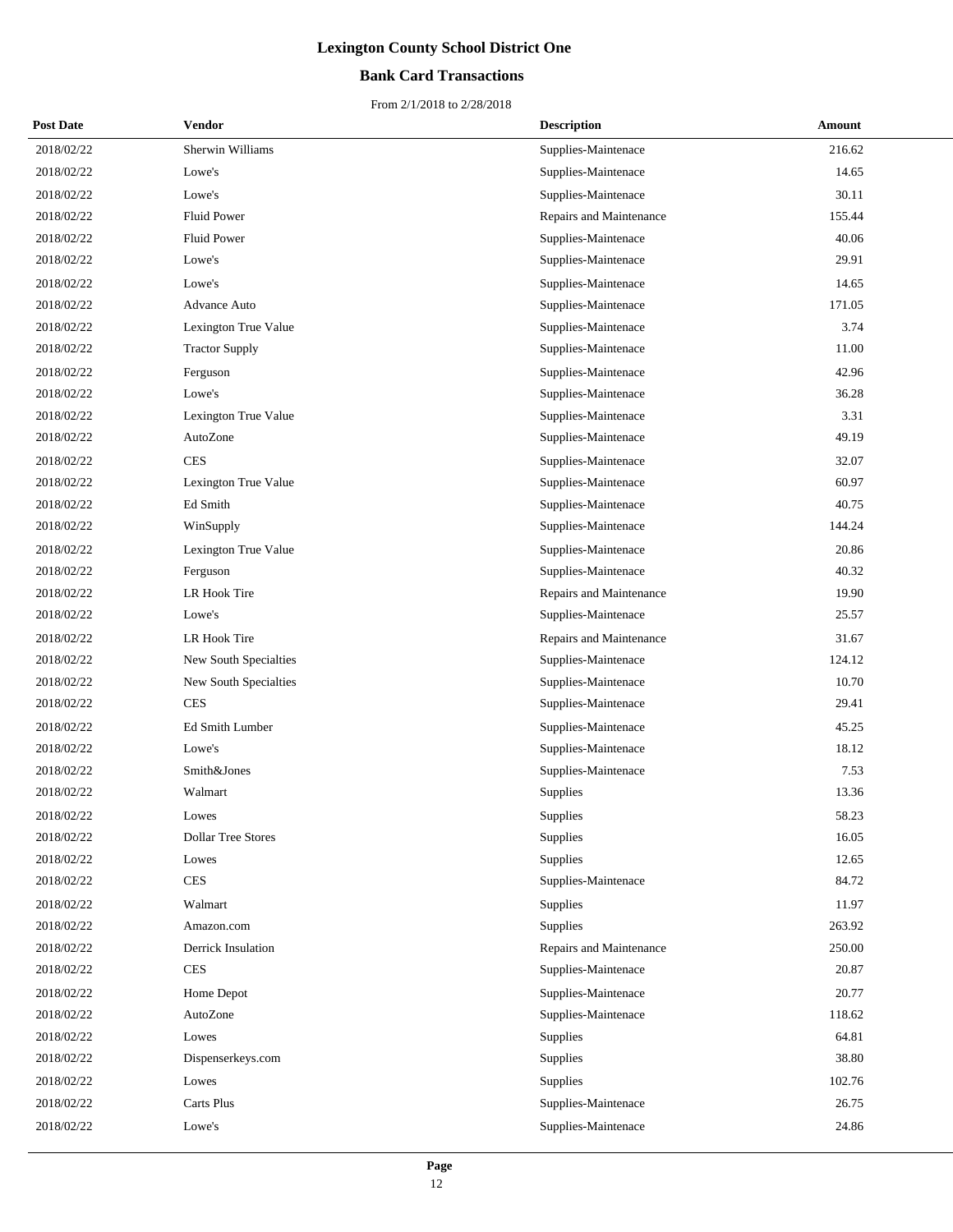## **Bank Card Transactions**

| <b>Post Date</b> | <b>Vendor</b>              | <b>Description</b>          | Amount |
|------------------|----------------------------|-----------------------------|--------|
| 2018/02/22       | <b>Carts Plus</b>          | Supplies-Maintenace         | 132.63 |
| 2018/02/22       | Whaley Parts & Supply      | Supplies-Maintenace         | 159.77 |
| 2018/02/22       | ROSE CHAUFFEURED           | <b>Pupil Transportation</b> | 200.00 |
| 2018/02/22       | Walmart                    | <b>Supplies</b>             | 12.65  |
| 2018/02/22       | KJ's Market                | Supplies                    | 17.56  |
| 2018/02/22       | <b>CLEMSON UNIVERSITY</b>  | Travel                      | 135.00 |
| 2018/02/22       | Michaels                   | Pupil Activity              | 64.41  |
| 2018/02/22       | <b>Dramatic Publishing</b> | Pupil Activity              | 76.52  |
| 2018/02/22       | Amazon                     | Pupil Activity              | 5.98   |
| 2018/02/22       | Dollar Tree                | Pupil Activity              | 25.68  |
| 2018/02/22       | Dollar Tree                | Pupil Activity              | 27.82  |
| 2018/02/22       | Amazon                     | Pupil Activity              | 12.48  |
| 2018/02/22       | Dollar General             | Pupil Activity              | 3.21   |
| 2018/02/22       | Amazon                     | Pupil Activity              | 13.63  |
| 2018/02/22       | <b>LOWES FOODS</b>         | Pupil Activity              | 44.55  |
| 2018/02/22       | <b>LOWES FOODS</b>         | Pupil Activity              | 109.03 |
| 2018/02/22       | <b>ENLOWS AUTO SUPPLY</b>  | Pupil Activity              | 64.25  |
| 2018/02/22       | <b>LOWES FOODS</b>         | Pupil Activity              | 21.32  |
| 2018/02/22       | <b>JW</b> Pepper           | Pupil Activity              | 139.11 |
| 2018/02/22       | Amazon                     | Pupil Activity              | 42.08  |
| 2018/02/22       | <b>JW</b> Pepper           | Pupil Activity              | 1.95   |
| 2018/02/22       | Amazon                     | Pupil Activity              | 173.80 |
| 2018/02/22       | Amazon                     | Pupil Activity              | 35.97  |
| 2018/02/22       | Amazon                     | Pupil Activity              | 76.06  |
| 2018/02/22       | Collective Goods           | Pupil Activity              | 45.00  |
| 2018/02/22       | Demco                      | Pupil Activity              | 84.99  |
| 2018/02/22       | Amazon                     | Pupil Activity              | 26.37  |
| 2018/02/22       | <b>JW</b> Pepper           | Pupil Activity              | 137.74 |
| 2018/02/22       | Walmart                    | Pupil Activity              | 24.79  |
| 2018/02/22       | Piggly Wiggly              | Pupil Activity              | 27.97  |
| 2018/02/22       | Dollar Tree                | Pupil Activity              | 3.21   |
| 2018/02/22       | Piggly Wiggly              | Pupil Activity              | 25.17  |
| 2018/02/22       | Lowes                      | Pupil Activity              | 29.09  |
| 2018/02/22       | SC Athletic Association    | Pupil Activity              | 125.00 |
| 2018/02/22       | SC Athletic Association    | Pupil Activity              | 125.00 |
| 2018/02/22       | SC Athletic Association    | Pupil Activity              | 245.00 |
| 2018/02/22       | NFHS Learn.com             | Pupil Activity              | 60.00  |
| 2018/02/22       | NFHS Learn.com             | Pupil Activity              | 60.00  |
| 2018/02/22       | Dunkin Donuts              | Pupil Activity              | 67.36  |
| 2018/02/22       | <b>Dunkin Donuts</b>       | Pupil Activity              | 19.24  |
| 2018/02/22       | Carolina Wings             | Pupil Activity              | 294.25 |
| 2018/02/22       | Bojangles                  | Pupil Activity              | 26.34  |
| 2018/02/22       | Home Depot                 | Pupil Activity              | 478.29 |
| 2018/02/22       | Home Depot                 | Pupil Activity              | 138.03 |
| 2018/02/22       | Walmart                    | Pupil Activity              | 43.32  |
|                  |                            |                             |        |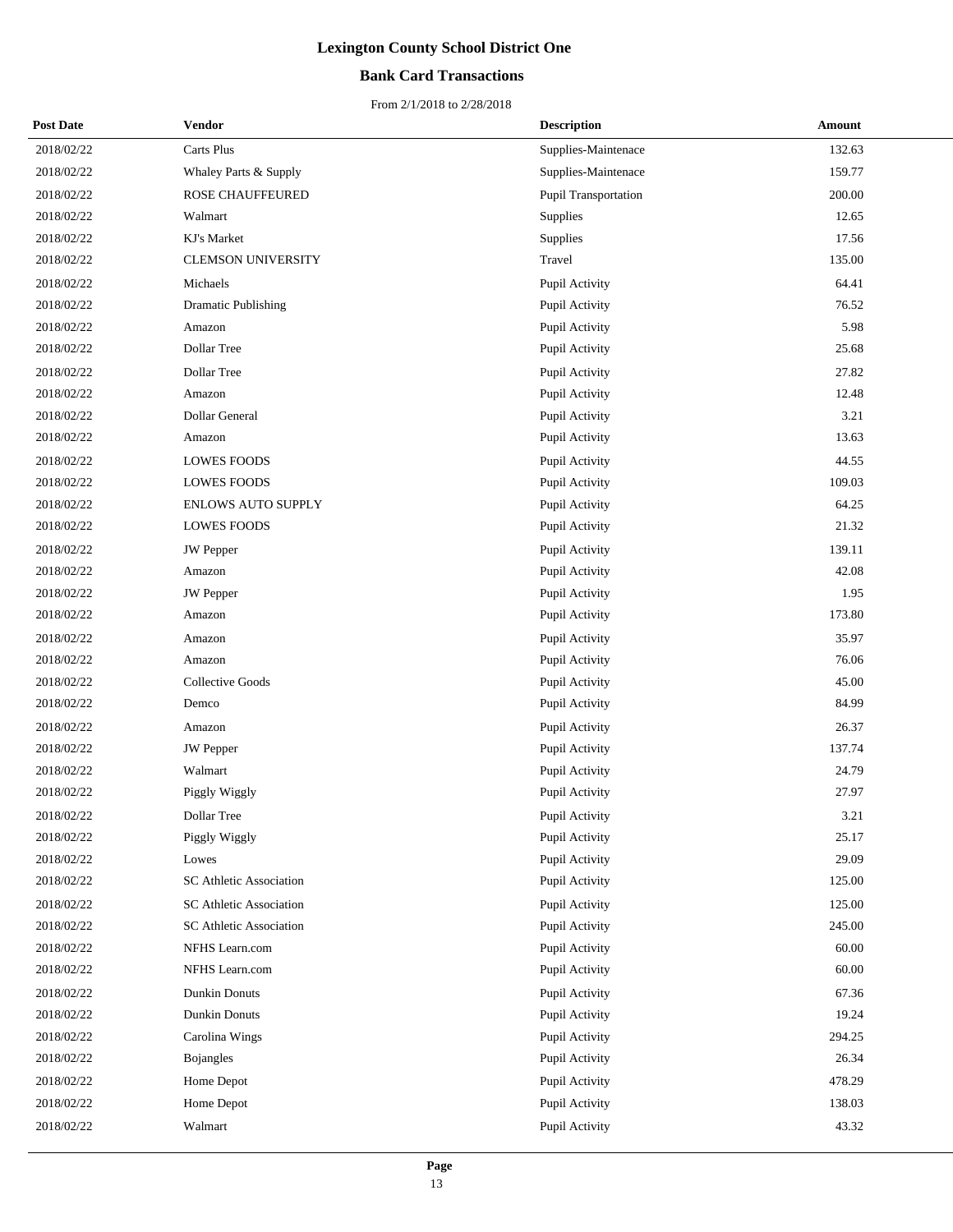## **Bank Card Transactions**

| <b>Post Date</b> | Vendor                | <b>Description</b> | Amount |
|------------------|-----------------------|--------------------|--------|
| 2018/02/22       | <b>Little Caesars</b> | Pupil Activity     | 53.50  |
| 2018/02/22       | Walmart               | Pupil Activity     | 165.24 |
| 2018/02/22       | <b>Little Caesars</b> | Pupil Activity     | 53.50  |
| 2018/02/22       | Lowes                 | Pupil Activity     | 44.81  |
| 2018/02/22       | Lowes                 | Pupil Activity     | 25.59  |
| 2018/02/22       | Lowes                 | Pupil Activity     | 73.15  |
| 2018/02/22       | Walmart               | Pupil Activity     | 42.77  |
| 2018/02/22       | Walmart               | Pupil Activity     | 10.64  |
| 2018/02/22       | Lowes                 | Pupil Activity     | 181.54 |
| 2018/02/22       | Lowes                 | Pupil Activity     | 42.12  |
| 2018/02/22       | SEI World Soccer      | Pupil Activity     | 204.79 |
| 2018/02/22       | SEI World Soccer      | Pupil Activity     | 316.59 |
| 2018/02/22       | JC's Lexington Bowl   | Pupil Activity     | 60.00  |
| 2018/02/22       | Petro/Beltline Lanes  | Pupil Activity     | 48.60  |
| 2018/02/22       | JC's Lexington Bowl   | Pupil Activity     | 60.00  |
| 2018/02/26       | <b>AMAZON</b>         | Supplies           | 14.92  |
| 2018/02/26       | <b>AMAZON</b>         | Supplies           | 272.75 |
| 2018/02/26       | <b>AMAZON</b>         | Supplies           | 22.04  |
| 2018/02/26       | <b>NEWBRIDGE</b>      | Supplies           | 262.82 |
| 2018/02/26       | <b>AMAZON</b>         | <b>Supplies</b>    | 32.07  |
| 2018/02/26       | <b>AMAZON</b>         | Supplies           | 139.91 |
| 2018/02/26       | <b>AMAZON</b>         | Supplies           | 26.73  |
| 2018/02/26       | WALMART               | Supplies           | 2.61   |
| 2018/02/26       | <b>AMAZON</b>         | Supplies           | 21.15  |
| 2018/02/26       | <b>AMAZON</b>         | Supplies           | 35.51  |
| 2018/02/26       | <b>AMAZON</b>         | Supplies           | 236.47 |
| 2018/02/26       | <b>AMAZON</b>         | Supplies           | 96.29  |
| 2018/02/26       | <b>WALMART</b>        | Supplies           | 4.96   |
| 2018/02/26       | TEACHERS PAY TEACHERS | Supplies           | 91.24  |
| 2018/02/26       | PLAY WITH A PURPOSE   | Supplies           | 19.04  |
| 2018/02/26       | <b>DOLLAR TREE</b>    | Supplies           | 38.83  |
| 2018/02/26       | <b>AMAZON</b>         | Supplies           | 29.42  |
| 2018/02/26       | <b>AMAZON</b>         | Supplies           | 55.26  |
| 2018/02/26       | Office Max            | Supplies           | 21.38  |
| 2018/02/26       | Amazon                | Supplies           | 106.50 |
| 2018/02/26       | Dollar Tree           | Supplies           | 35.31  |
| 2018/02/26       | Dollar Tree           | Supplies           | 18.19  |
| 2018/02/26       | Dollar Tree           | Supplies           | 115.56 |
| 2018/02/26       | Postmaster            | Supplies           | 15.00  |
| 2018/02/26       | <b>SCMEA</b>          | Travel             | 100.00 |
| 2018/02/26       | <b>Staples</b>        | Supplies           | 480.41 |
| 2018/02/26       | Lowe's #01066         | Supplies           | 267.68 |
| 2018/02/26       | Amazon                | Supplies           | 34.99  |
| 2018/02/26       | <b>Staples</b>        | Supplies           | 316.66 |
| 2018/02/26       | Precision Roller      | Supplies           | 136.62 |
|                  |                       |                    |        |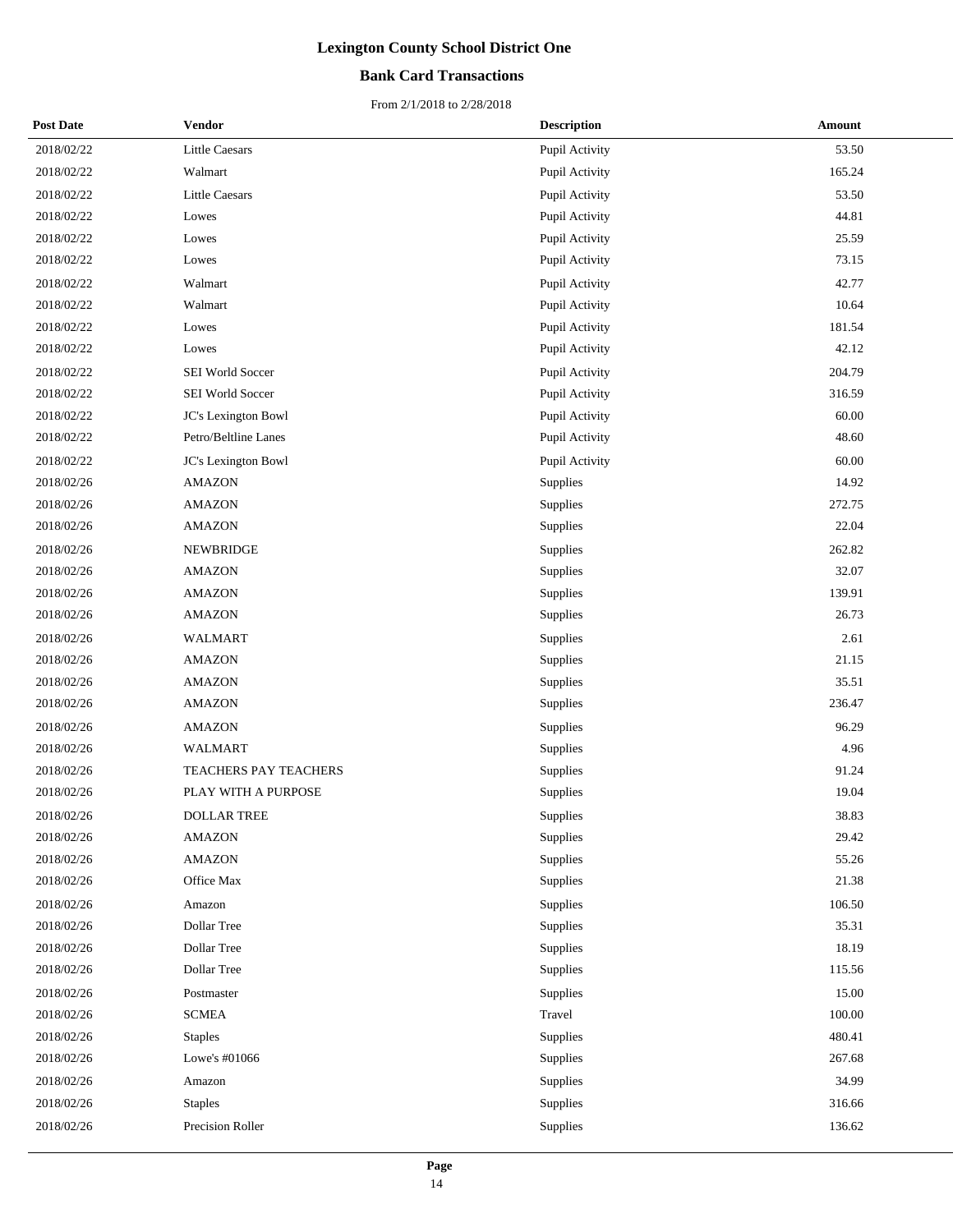## **Bank Card Transactions**

| <b>Post Date</b> | <b>Vendor</b>                  | <b>Description</b> | Amount    |
|------------------|--------------------------------|--------------------|-----------|
| 2018/02/26       | <b>US</b> Foods                | Supplies           | 180.57    |
| 2018/02/26       | Chef Store #8103               | Supplies           | 232.38    |
| 2018/02/26       | Walmart #0881                  | Supplies           | 78.53     |
| 2018/02/26       | US Foods 5D WC                 | Supplies           | 296.25    |
| 2018/02/26       | US Foods 5D WC                 | Supplies           | 63.73     |
| 2018/02/26       | Shumpert's IGA                 | Supplies           | 126.61    |
| 2018/02/26       | Chef Store                     | Supplies           | 71.93     |
| 2018/02/26       | Walmart                        | Supplies           | 128.15    |
| 2018/02/26       | <b>LOWE'S</b>                  | Supplies           | 42.76     |
| 2018/02/26       | <b>HOBBY LOBBY</b>             | Supplies           | 30.88     |
| 2018/02/26       | CASIE                          | Travel             | 1,050.00  |
| 2018/02/26       | INT BACCALAUREATE.ORG          | Travel             | $-794.00$ |
| 2018/02/26       | INT BACCALAUREATE.ORG          | Travel             | 794.00    |
| 2018/02/26       | <b>EMBASSY SUITES</b>          | Travel             | 636.18    |
| 2018/02/26       | <b>EMBASSY SUITES</b>          | Travel             | 636.18    |
| 2018/02/26       | <b>EMBASSY SUITES</b>          | Travel             | 636.18    |
| 2018/02/26       | CASIE                          | Travel             | 1,050.00  |
| 2018/02/26       | HYATT REGENCY SAVANNAH         | Travel             | 430.10    |
| 2018/02/26       | INT BACCALAUREATE.ORG          | Travel             | 794.00    |
| 2018/02/26       | <b>CASIE</b>                   | Travel             | 1,050.00  |
| 2018/02/26       | <b>EMBASSY SUITES</b>          | Travel             | 636.18    |
| 2018/02/26       | INT BACCALAUREATE.ORG          | Travel             | $-794.00$ |
| 2018/02/26       | CASIE                          | Travel             | 1,050.00  |
| 2018/02/26       | INT BACCALAUREATE.ORG          | Travel             | 794.00    |
| 2018/02/26       | CASIE                          | Travel             | 1,050.00  |
| 2018/02/26       | <b>FLIBS</b>                   | Travel             | 925.00    |
| 2018/02/26       | HYATT REGENCY SAVANNAH         | Travel             | 432.01    |
| 2018/02/26       | SOUTHWEST AIRLINES             | Travel             | 166.00    |
| 2018/02/26       | CASIE                          | Travel             | 1,050.00  |
| 2018/02/26       | TRADEWINDS ISLAND GRAND RESORT | Travel             | 988.75    |
| 2018/02/26       | CASIE                          | Travel             | 1,050.00  |
| 2018/02/26       | CASIE                          | Travel             | 1,050.00  |
| 2018/02/26       | CASIE                          | Travel             | 1,050.00  |
| 2018/02/26       | INT BACCALAUREATE.ORG          | Travel             | $-744.00$ |
| 2018/02/26       | Target                         | Supplies           | 59.89     |
| 2018/02/26       | <b>DEMCO</b>                   | Supplies           | 167.96    |
| 2018/02/26       | Kelly Registration Systems     | Periodicals        | 10.00     |
| 2018/02/26       | <b>AMAZON</b>                  | Supplies           | 377.00    |
| 2018/02/26       | <b>FOLLETT</b>                 | Supplies           | 218.63    |
| 2018/02/26       | Courtyard By Marriott, Virgini | Travel             | 137.66    |
| 2018/02/26       | Courtyard By Marriott, Virgini | Travel             | 137.66    |
| 2018/02/26       | EB 2018 TransformSC            | Dues and Fees      | 105.99    |
| 2018/02/26       | <b>USPS</b>                    | Supplies           | 153.95    |
| 2018/02/26       | <b>SCAAA</b>                   | Travel             | 150.00    |
| 2018/02/26       | LOWE'S                         | Supplies           | 16.88     |
|                  |                                |                    |           |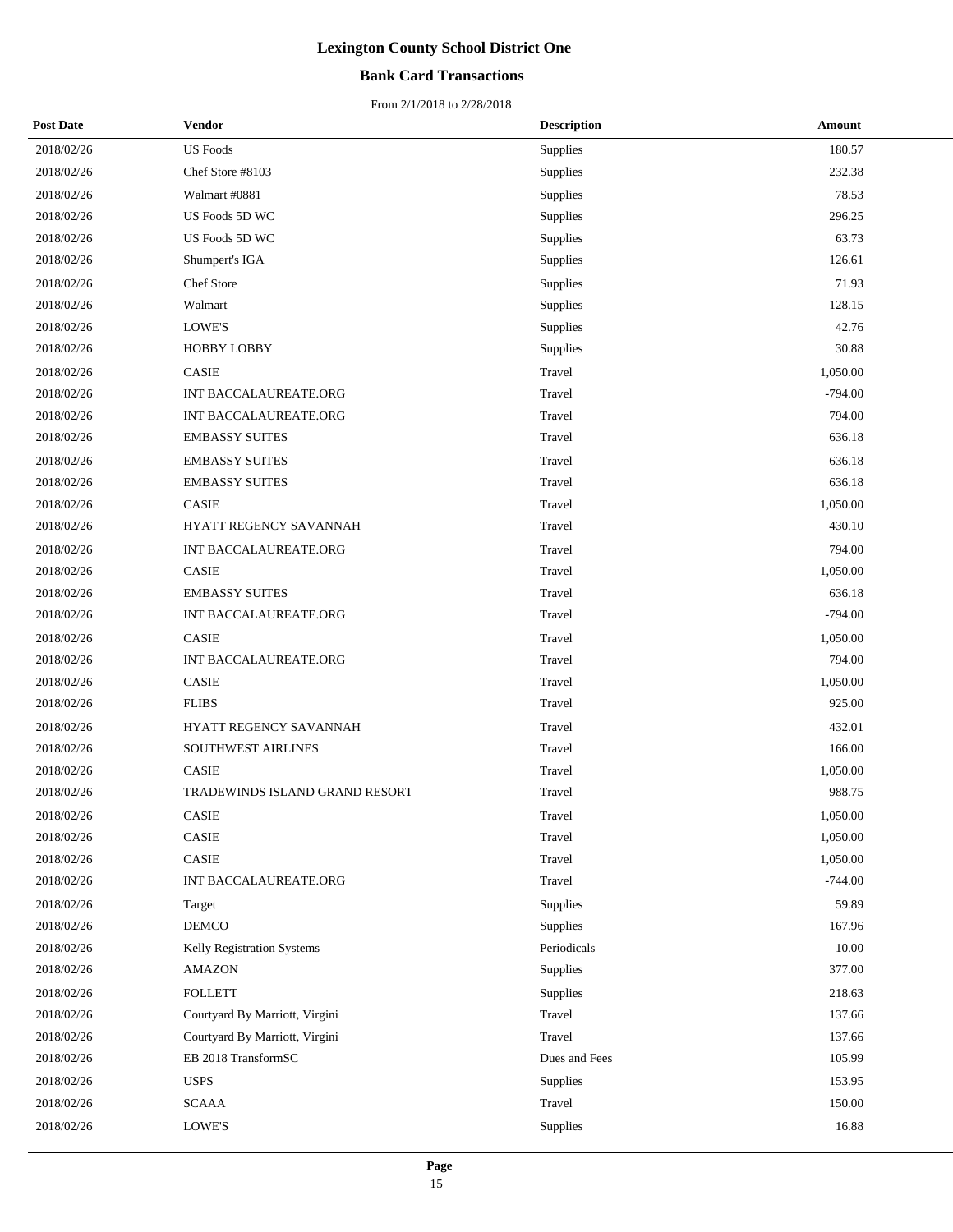## **Bank Card Transactions**

| <b>Post Date</b> | Vendor                        | <b>Description</b> | Amount   |
|------------------|-------------------------------|--------------------|----------|
| 2018/02/26       | <b>WALMART</b>                | Supplies           | 20.89    |
| 2018/02/26       | LOWE'S                        | Supplies           | $-14.40$ |
| 2018/02/26       | LOWE'S                        | Supplies           | 34.76    |
| 2018/02/26       | Shell Oil                     | Supplies           | 73.04    |
| 2018/02/26       | Walker Hardware LLC           | Supplies           | 23.27    |
| 2018/02/26       | Walker Hardware LLC           | Supplies           | 18.50    |
| 2018/02/26       | Walker Hardware LLC           | Supplies           | 9.99     |
| 2018/02/26       | Dollar General                | Supplies           | 78.17    |
| 2018/02/26       | Amazon                        | Supplies           | 34.03    |
| 2018/02/26       | Ed Smith Lumber               | Supplies           | 19.80    |
| 2018/02/26       | Dollar General                | Supplies           | 74.69    |
| 2018/02/26       | <b>WALMART</b>                | Supplies           | 128.63   |
| 2018/02/26       | <b>DOLLAR TREE</b>            | Supplies           | 80.66    |
| 2018/02/26       | NRA Education Foundation      | Travel             | 675.00   |
| 2018/02/26       | <b>WALMART</b>                | Supplies           | 74.91    |
| 2018/02/26       | <b>LEARNING WITHOUT TEARS</b> | Supplies           | 409.28   |
| 2018/02/26       | OFFICE MAX                    | Supplies           | 35.82    |
| 2018/02/26       | <b>AMAZON</b>                 | Supplies           | 226.78   |
| 2018/02/26       | <b>AMAZON</b>                 | Supplies           | 19.24    |
| 2018/02/26       | <b>AMAZON</b>                 | Supplies           | 243.64   |
| 2018/02/26       | Shell Oil                     | Pupil Activity     | 46.30    |
| 2018/02/26       | Shell Oil                     | Pupil Activity     | 14.95    |
| 2018/02/26       | Woodwind & Brasswind          | Pupil Activity     | 65.85    |
| 2018/02/26       | Amazon                        | Pupil Activity     | 34.99    |
| 2018/02/26       | <b>HOBBY LOBBY</b>            | Pupil Activity     | 51.85    |
| 2018/02/26       | <b>BRAINPOP ESL</b>           | Pupil Activity     | 150.00   |
| 2018/02/26       | <b>AMAZON</b>                 | Pupil Activity     | 3.99     |
| 2018/02/26       | Gilbert IGA                   | Pupil Activity     | 50.88    |
| 2018/02/26       | Dollar General                | Pupil Activity     | 4.28     |
| 2018/02/26       | <b>IGA</b>                    | Pupil Activity     | 78.79    |
| 2018/02/26       | Publix                        | Pupil Activity     | 8.54     |
| 2018/02/26       | Lowes                         | Pupil Activity     | 3.41     |
| 2018/02/26       | Trophy & Awards Center        | Pupil Activity     | 10.70    |
| 2018/02/26       | $\operatorname{SCAAA}$        | Pupil Activity     | 150.00   |
| 2018/02/26       | Lexington Florist             | Pupil Activity     | 53.50    |
| 2018/02/26       | Allen's Crowns & Trophy       | Pupil Activity     | 479.77   |
| 2018/02/26       | Lowe's #02967                 | Pupil Activity     | 39.59    |
| 2018/02/26       | <b>AMAZON</b>                 | Pupil Activity     | 36.09    |
| 2018/02/26       | <b>AMAZON</b>                 | Pupil Activity     | 191.10   |
| 2018/02/27       | Walmart                       | Supplies-Immersion | 88.16    |
| 2018/02/27       | Amazon.com                    | Supplies           | 37.40    |
| 2018/02/27       | <b>USPS</b>                   | Supplies           | 20.73    |
| 2018/02/27       | Monoprice.com                 | Supplies           | 58.91    |
| 2018/02/27       | Monoprice.com                 | Supplies           | 55.67    |
| 2018/02/27       | Amazon.com                    | Supplies           | 70.85    |
|                  |                               |                    |          |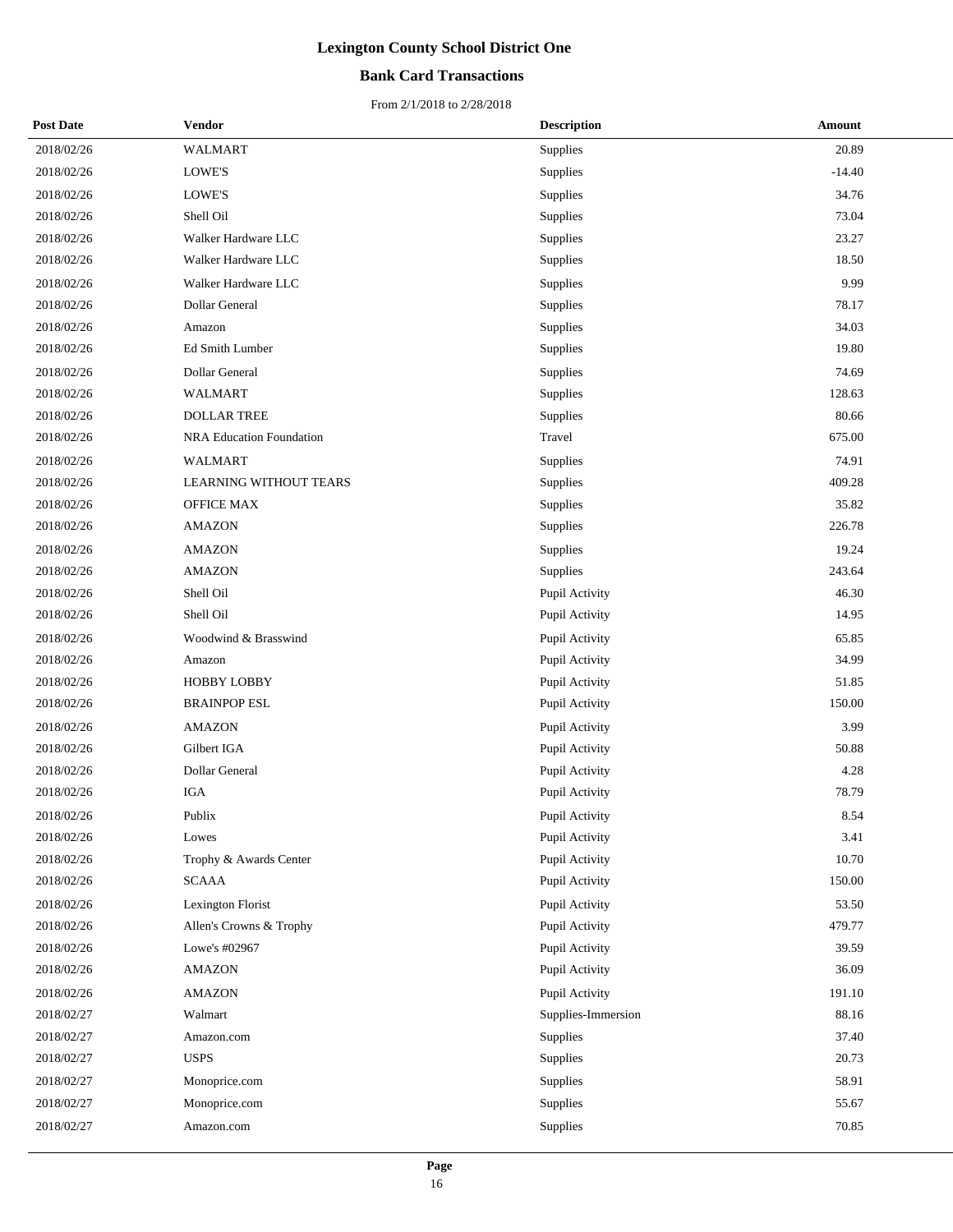## **Bank Card Transactions**

| <b>Post Date</b> | Vendor                                | <b>Description</b>   | Amount    |
|------------------|---------------------------------------|----------------------|-----------|
| 2018/02/27       | Amazon.com                            | Supplies             | 73.20     |
| 2018/02/27       | Amazon.com                            | Supplies             | 46.39     |
| 2018/02/27       | The UPS Store                         | Printing and Binding | 312.60    |
| 2018/02/27       | Amazon                                | Supplies             | 31.05     |
| 2018/02/27       | Walmart                               | Supplies             | 29.77     |
| 2018/02/27       | Amazon                                | Supplies             | 55.96     |
| 2018/02/27       | Lowe's                                | Supplies             | 6.39      |
| 2018/02/27       | Walmart                               | Supplies             | 51.68     |
| 2018/02/27       | Amazon                                | Supplies             | 58.22     |
| 2018/02/27       | <b>DYMO</b>                           | Supplies             | 29.88     |
| 2018/02/27       | Office Depot                          | Supplies             | 27.38     |
| 2018/02/27       | Amazon                                | Supplies             | 509.85    |
| 2018/02/27       | Amazon                                | Supplies-Instruction | 191.45    |
| 2018/02/27       | PITT STOP                             | Supplies             | 41.00     |
| 2018/02/27       | <b>SCMEA</b>                          | Travel               | 80.00     |
| 2018/02/27       | All Poster                            | Supplies             | 151.24    |
| 2018/02/27       | Amazon.com                            | Supplies             | 124.90    |
| 2018/02/27       | Amazon.com                            | Supplies             | 21.63     |
| 2018/02/27       | Dollar Tree                           | Supplies             | 3.21      |
| 2018/02/27       | Walmart                               | Supplies             | 53.55     |
| 2018/02/27       | Walmart                               | Supplies             | 62.54     |
| 2018/02/27       | Amazon                                | Periodicals          | 40.66     |
| 2018/02/27       | Teacher Librarian                     | Periodicals          | 60.00     |
| 2018/02/27       | School Library Journal                | Periodicals          | 54.00     |
| 2018/02/27       | <b>SCAMLE</b>                         | Travel               | 143.00    |
| 2018/02/27       | <b>SCMEA</b>                          | Travel               | 6.21      |
| 2018/02/27       | <b>CREDIT</b> - National School Board | Travel               | $-570.00$ |
| 2018/02/27       | Walmart                               | Supplies             | 59.82     |
| 2018/02/27       | Roanoke Stamp                         | Supplies             | 73.06     |
| 2018/02/27       | Walmart                               | Supplies             | 52.85     |
| 2018/02/27       | <b>CREDIT</b> - Office Depot          | Supplies             | $-43.43$  |
| 2018/02/27       | Amazon.com                            | Supplies             | 71.86     |
| 2018/02/27       | Publix                                | Other Objects        | 66.28     |
| 2018/02/27       | Fatz Caf??                            | Other Objects        | 143.22    |
| 2018/02/27       | Chick Fil A                           | Other Objects        | 158.97    |
| 2018/02/27       | <b>SCMEA</b>                          | Travel               | 93.79     |
| 2018/02/27       | Ferguson                              | Supplies-Maintenace  | 75.43     |
| 2018/02/27       | Sparrow & Kennedy                     | Supplies-Maintenace  | 36.82     |
| 2018/02/27       | Home Depot                            | Supplies-Maintenace  | 132.26    |
| 2018/02/27       | Gateway                               | Supplies-Maintenace  | 29.81     |
| 2018/02/27       | Ferguson                              | Supplies-Maintenace  | 34.33     |
| 2018/02/27       | Ferguson                              | Supplies-Maintenace  | 69.43     |
| 2018/02/27       | A-Z Lawnmower                         | Supplies-Maintenace  | 130.49    |
| 2018/02/27       | Herndon Chevrolet                     | Supplies-Maintenace  | 33.92     |
| 2018/02/27       | Epting                                | Supplies-Maintenace  | 43.80     |
|                  |                                       |                      |           |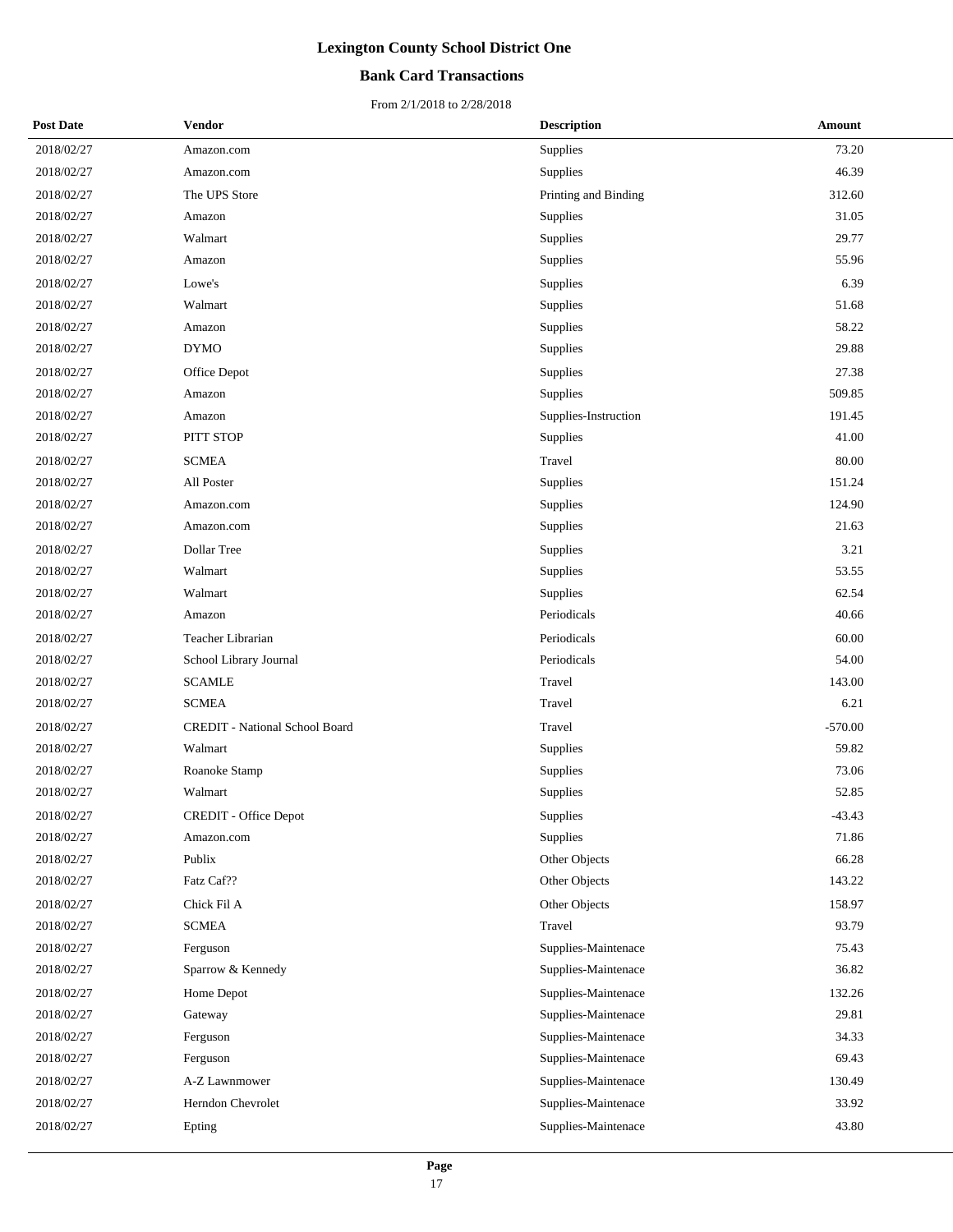## **Bank Card Transactions**

| <b>Post Date</b> | Vendor                       | <b>Description</b>  | Amount |
|------------------|------------------------------|---------------------|--------|
| 2018/02/27       | Northern Tool                | Supplies-Maintenace | 6.60   |
| 2018/02/27       | Amazon                       | Supplies-Maintenace | 359.24 |
| 2018/02/27       | Ferguson                     | Supplies-Maintenace | 5.37   |
| 2018/02/27       | Lowe's                       | Supplies-Maintenace | 88.48  |
| 2018/02/27       | <b>Corrugated Containers</b> | Supplies-Maintenace | 101.65 |
| 2018/02/27       | Whaley                       | Supplies-Maintenace | 76.57  |
| 2018/02/27       | Sherwin Williams             | Supplies-Maintenace | 48.15  |
| 2018/02/27       | Ferguson                     | Supplies-Maintenace | 32.83  |
| 2018/02/27       | Ferguson                     | Supplies-Maintenace | 223.92 |
| 2018/02/27       | Sherwin Williams             | Supplies-Maintenace | 125.62 |
| 2018/02/27       | Walker Hardware              | Supplies-Maintenace | 7.97   |
| 2018/02/27       | Ferguson                     | Supplies-Maintenace | 70.46  |
| 2018/02/27       | Ferguson                     | Supplies-Maintenace | 174.61 |
| 2018/02/27       | Belco                        | Supplies-Maintenace | 82.39  |
| 2018/02/27       | Gateway                      | Supplies-Maintenace | 46.82  |
| 2018/02/27       | Gateway                      | Supplies-Maintenace | 19.27  |
| 2018/02/27       | WW Grainger                  | Supplies-Maintenace | 159.77 |
| 2018/02/27       | Ferguson                     | Supplies-Maintenace | 114.46 |
| 2018/02/27       | Ferguson                     | Supplies-Maintenace | 150.85 |
| 2018/02/27       | <b>EXXONMOBIL</b>            | Supplies            | 47.20  |
| 2018/02/27       | TRUE VALUE                   | Supplies            | 17.10  |
| 2018/02/27       | <b>ENLOWS AUTO SUPPLY</b>    | Supplies            | 63.28  |
| 2018/02/27       | City Electric Repair         | Supplies-Maintenace | 126.90 |
| 2018/02/27       | Amazon                       | Supplies-Maintenace | 38.63  |
| 2018/02/27       | Ferguson                     | Supplies-Maintenace | 37.73  |
| 2018/02/27       | Ferguson                     | Supplies-Maintenace | 86.95  |
| 2018/02/27       | Sherwin Williams             | Supplies-Maintenace | 183.95 |
| 2018/02/27       | Fergsuon                     | Supplies-Maintenace | 143.00 |
| 2018/02/27       | Ferguson                     | Supplies-Maintenace | 298.79 |
| 2018/02/27       | Home Depot                   | Supplies-Maintenace | 145.20 |
| 2018/02/27       | Ferguson                     | Supplies-Maintenace | 23.03  |
| 2018/02/27       | Lowe's                       | Supplies            | 94.51  |
| 2018/02/27       | Walmart                      | Supplies            | 51.03  |
| 2018/02/27       | Lowe's                       | Supplies            | 44.00  |
| 2018/02/27       | WinSupply                    | Supplies-Maintenace | 105.77 |
| 2018/02/27       | Lowe's                       | Supplies-Maintenace | 16.03  |
| 2018/02/27       | Ferguson                     | Supplies-Maintenace | 21.77  |
| 2018/02/27       | Ferguson                     | Supplies-Maintenace | 47.13  |
| 2018/02/27       | Thompson Rental              | Rentals             | 105.93 |
| 2018/02/27       | Ed Smith Lumber              | Supplies-Maintenace | 12.91  |
| 2018/02/27       | Walmart                      | Supplies            | 44.43  |
| 2018/02/27       | Lowes                        | Supplies            | 63.99  |
| 2018/02/27       | Wal-Mart                     | Supplies            | 65.62  |
| 2018/02/27       | Ferguson                     | Supplies-Maintenace | 31.95  |
| 2018/02/27       | Walker Hardware              | Supplies-Maintenace | 53.55  |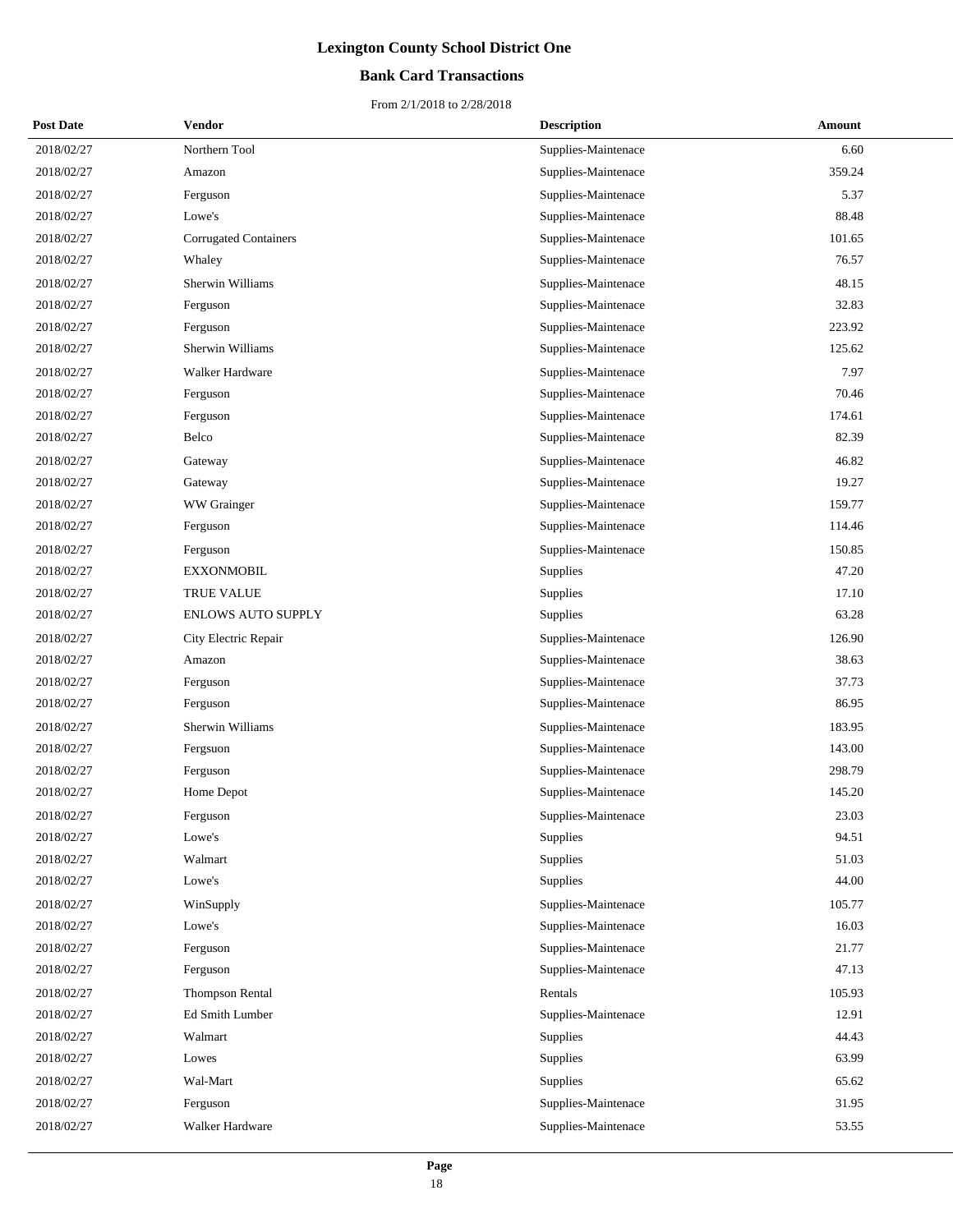## **Bank Card Transactions**

| <b>Post Date</b> | Vendor                        | <b>Description</b>        | Amount |
|------------------|-------------------------------|---------------------------|--------|
| 2018/02/27       | Sherwin Williams              | Supplies-Maintenace       | 221.19 |
| 2018/02/27       | Ferguson                      | Supplies-Maintenace       | 24.76  |
| 2018/02/27       | Sherwin Williams              | Supplies-Maintenace       | 186.14 |
| 2018/02/27       | Ferguson                      | Supplies-Maintenace       | 98.65  |
| 2018/02/27       | Sherwin Williams              | Supplies-Maintenace       | 163.73 |
| 2018/02/27       | Whaley                        | Supplies-Maintenace       | 173.92 |
| 2018/02/27       | CAMSO                         | Supplies-Maintenace       | 100.32 |
| 2018/02/27       | Walker Hardware               | Supplies                  | 4.24   |
| 2018/02/27       | Pitt Stop                     | Supplies                  | 29.05  |
| 2018/02/27       | Ferguson                      | Supplies-Maintenace       | 40.80  |
| 2018/02/27       | Ferguson                      | Supplies-Maintenace       | 47.32  |
| 2018/02/27       | City Electric                 | Supplies-Maintenace       | 37.04  |
| 2018/02/27       | Doubletree by Hilton          | Travel                    | 544.88 |
| 2018/02/27       | GradLeaders                   | Travel                    | 200.00 |
| 2018/02/27       | Winthrop University           | Travel                    | 95.00  |
| 2018/02/27       | <b>BGSU E-Commerce</b>        | Travel                    | 175.00 |
| 2018/02/27       | College of Charleston         | Travel                    | 200.00 |
| 2018/02/27       | <b>OSU Buckeye Careers</b>    | Travel                    | 225.00 |
| 2018/02/27       | Embassy Kingston Myrtle Beach | Travel                    | 114.72 |
| 2018/02/27       | <b>SLED</b>                   | Other Prof & Tech Service | 520.00 |
| 2018/02/27       | Azura                         | Other Prof & Tech Service | 145.00 |
| 2018/02/27       | Dollar Tree                   | Supplies                  | 6.42   |
| 2018/02/27       | Amazon                        | Supplies                  | 572.58 |
| 2018/02/27       | <b>TJ Maxx</b>                | Supplies                  | 38.50  |
| 2018/02/27       | Canva                         | Supplies                  | 1.00   |
| 2018/02/27       | The UPS Store                 | Supplies                  | 31.63  |
| 2018/02/27       | Ross                          | Supplies                  | 97.35  |
| 2018/02/27       | Amazon                        | Supplies                  | 21.90  |
| 2018/02/27       | Amazon                        | Supplies                  | 104.48 |
| 2018/02/27       | The UPS Store                 | Supplies                  | 25.26  |
| 2018/02/27       | Amazon                        | Supplies                  | 48.00  |
| 2018/02/27       | Amazon                        | Supplies                  | 25.44  |
| 2018/02/27       | Amazon                        | Supplies                  | 69.84  |
| 2018/02/27       | Amazon                        | Supplies                  | 68.44  |
| 2018/02/27       | Sam's Club                    | Dues and Fees             | 45.00  |
| 2018/02/27       | Fatz                          | Other Objects             | 44.64  |
| 2018/02/27       | Chick fil a                   | Other Objects             | 895.44 |
| 2018/02/27       | Sam's Club                    | Other Objects             | 72.86  |
| 2018/02/27       | Walmart                       | Other Objects             | 37.95  |
| 2018/02/27       | <b>Firehouse Subs</b>         | Other Objects             | 154.37 |
| 2018/02/27       | Sams Club                     | Other Objects             | 30.92  |
| 2018/02/27       | Food Lion                     | Other Objects             | 3.99   |
| 2018/02/27       | Libby's of Lexington          | Other Objects             | 51.54  |
| 2018/02/27       | Kingsmen                      | Other Objects             | 64.52  |
| 2018/02/27       | Amazon.com                    | Supplies                  | 994.15 |
|                  |                               |                           |        |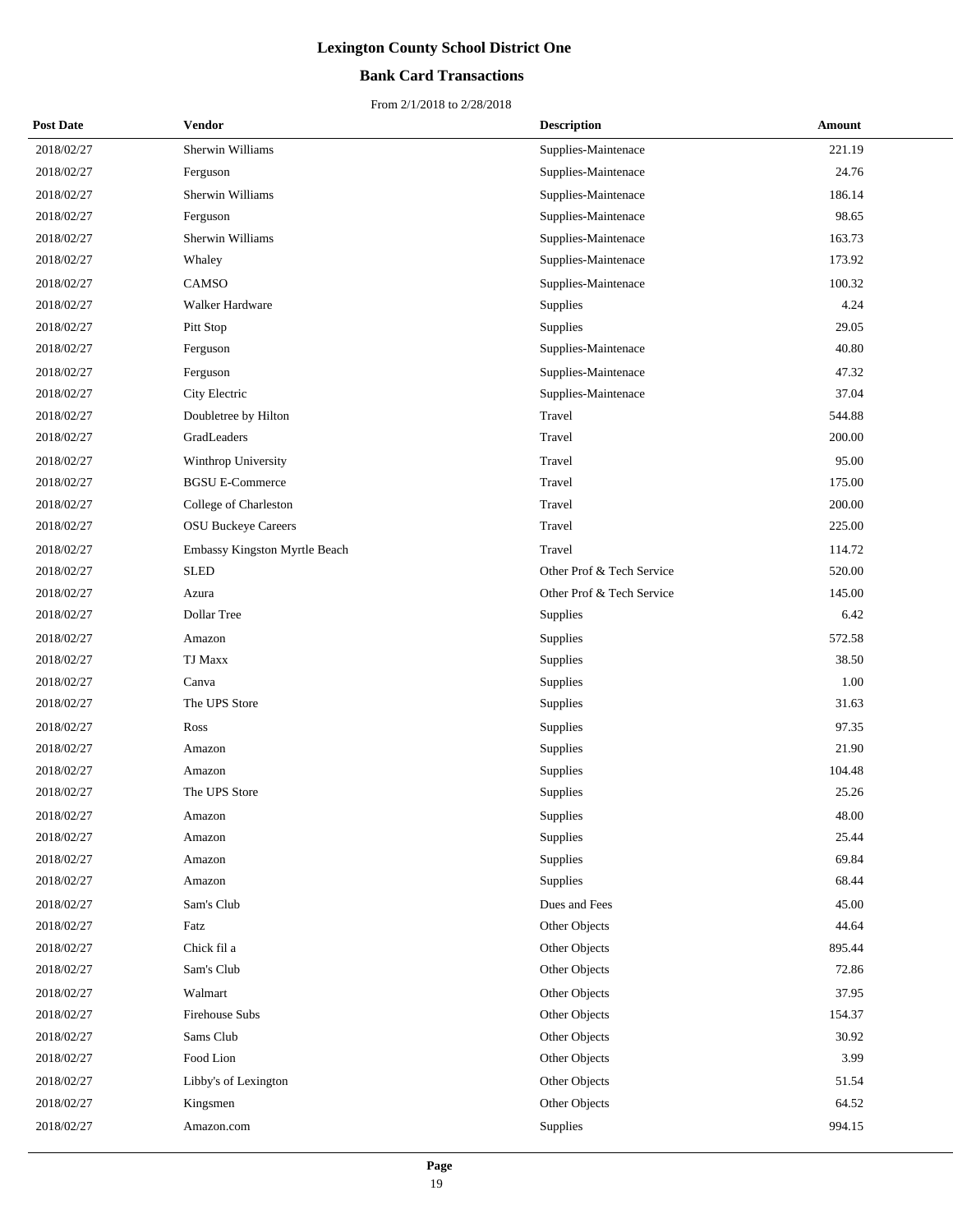## **Bank Card Transactions**

| <b>Post Date</b> | Vendor                         | <b>Description</b>          | Amount |
|------------------|--------------------------------|-----------------------------|--------|
| 2018/02/27       | Geddes School Supplies         | Supplies                    | 535.66 |
| 2018/02/27       | Amazon.com                     | Supplies                    | 43.68  |
| 2018/02/27       | Amazon.com                     | Supplies                    | 401.10 |
| 2018/02/27       | Walmart-                       | Supplies                    | 36.01  |
| 2018/02/27       | Walmart                        | Supplies                    | 60.92  |
| 2018/02/27       | Walmart                        | Supplies                    | 76.24  |
| 2018/02/27       | <b>Family First</b>            | Supplies                    | 125.00 |
| 2018/02/27       | <b>USPS</b>                    | Supplies                    | 751.75 |
| 2018/02/27       | Walmart                        | Supplies                    | 43.49  |
| 2018/02/27       | Walmart                        | Supplies                    | 26.34  |
| 2018/02/27       | National Science Teacher       | Inst Prog Improvement       | 375.00 |
| 2018/02/27       | National Science Teacher Assoc | Inst Prog Improvement       | 375.00 |
| 2018/02/27       | National Science Teacher       | Inst Prog Improvement       | 375.00 |
| 2018/02/27       | National Science Teacher Assoc | Inst Prog Improvement       | 285.00 |
| 2018/02/27       | NCTM-Math Conf                 | Travel                      | 505.00 |
| 2018/02/27       | NCTM-Math Conf                 | Travel                      | 505.00 |
| 2018/02/27       | <b>ENTERPRISE</b>              | <b>Pupil Transportation</b> | 156.95 |
| 2018/02/27       | <b>COMFORT INN</b>             | Travel                      | 293.62 |
| 2018/02/27       | Amazon.com                     | Supplies                    | 485.02 |
| 2018/02/27       | Amazon.com                     | Supplies                    | 399.92 |
| 2018/02/27       | Walmart                        | Supplies                    | 12.96  |
| 2018/02/27       | <b>CVS</b>                     | Supplies                    | 51.32  |
| 2018/02/27       | Walmart                        | Supplies                    | 91.42  |
| 2018/02/27       | Discount School Supply         | Supplies                    | 471.01 |
| 2018/02/27       | Discount School Supply         | Supplies                    | 312.67 |
| 2018/02/27       | <b>SCAMLE</b>                  | Travel                      | 286.00 |
| 2018/02/27       | <b>SCAMLE</b>                  | Travel                      | 125.00 |
| 2018/02/27       | SCFLTA.org                     | Travel                      | 120.00 |
| 2018/02/27       | eBay                           | Pupil Activity              | 389.85 |
| 2018/02/27       | <b>JW</b> Pepper               | Pupil Activity              | 134.98 |
| 2018/02/27       | <b>JW</b> Pepper               | Pupil Activity              | 63.49  |
| 2018/02/27       | Djembe                         | Pupil Activity              | 59.95  |
| 2018/02/27       | Amazon                         | Pupil Activity              | 37.44  |
| 2018/02/27       | Amazon                         | Pupil Activity              | 25.68  |
| 2018/02/27       | Bandcamp                       | Pupil Activity              | 19.47  |
| 2018/02/27       | Amazon                         | Pupil Activity              | 10.74  |
| 2018/02/27       | Amazon                         | Pupil Activity              | 394.25 |
| 2018/02/27       | Amazon                         | Pupil Activity              | 12.25  |
| 2018/02/27       | Amazon                         | Pupil Activity              | 13.66  |
| 2018/02/27       | Amazon                         | Pupil Activity              | 19.99  |
| 2018/02/27       | theatrefolk.com                | Pupil Activity              | 169.25 |
| 2018/02/27       | Wal-Mart.com                   | Pupil Activity              | 126.87 |
| 2018/02/27       | SHELL OIL                      | Pupil Activity              | 85.00  |
| 2018/02/27       | Walmart                        | Pupil Activity              | 14.84  |
| 2018/02/27       | Dollar Tree Lexington          | Pupil Activity              | 16.05  |
|                  |                                |                             |        |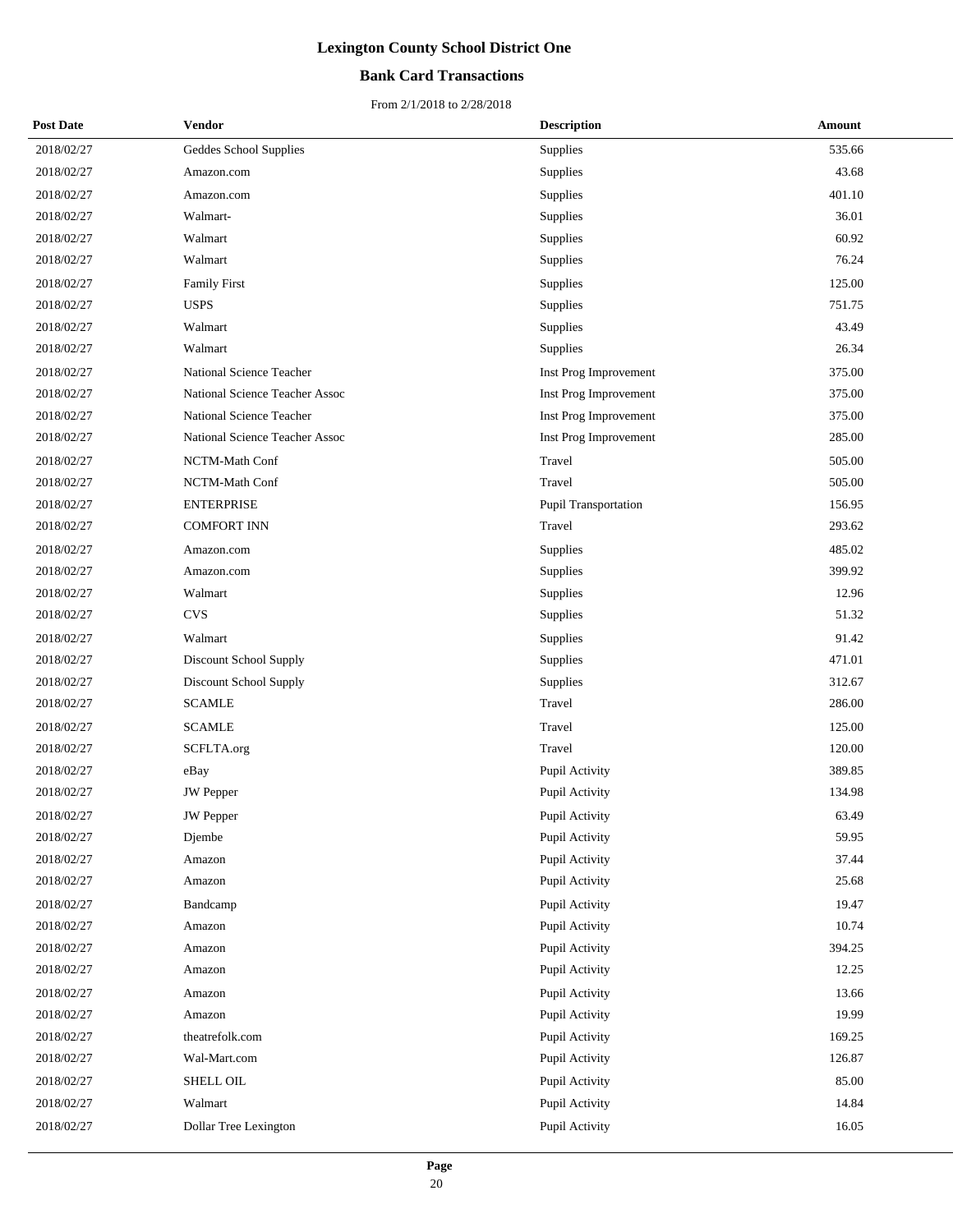## **Bank Card Transactions**

| <b>Post Date</b> | <b>Vendor</b>                   | <b>Description</b> | Amount    |
|------------------|---------------------------------|--------------------|-----------|
| 2018/02/27       | Sam's Club                      | Pupil Activity     | 59.88     |
| 2018/02/27       | Amazon                          | Pupil Activity     | 177.90    |
| 2018/02/27       | Office Depot                    | Pupil Activity     | 1,430.10  |
| 2018/02/27       | Amazon                          | Pupil Activity     | 320.88    |
| 2018/02/27       | Amazon                          | Pupil Activity     | 168.19    |
| 2018/02/27       | <b>US</b> Foods                 | Pupil Activity     | 223.89    |
| 2018/02/27       | Walmart                         | Pupil Activity     | 35.19     |
| 2018/02/27       | Amazon                          | Pupil Activity     | 85.90     |
| 2018/02/27       | Walmart                         | Pupil Activity     | 173.21    |
| 2018/02/27       | Coca-Cola.com                   | Pupil Activity     | 104.59    |
| 2018/02/27       | Coca-Cola.com                   | Pupil Activity     | 257.87    |
| 2018/02/27       | Flipgrid.com                    | Pupil Activity     | 200.00    |
| 2018/02/27       | Dollar General                  | <b>Supplies</b>    | 35.03     |
| 2018/02/27       | Franklin Covey                  | Supplies           | 290.77    |
| 2018/02/27       | Walmart                         | Supplies           | 219.39    |
| 2018/02/27       | <b>Oriental Trading Company</b> | <b>Supplies</b>    | 53.47     |
| 2018/02/27       | Dollar General                  | Supplies           | 92.93     |
| 2018/02/27       | Marco's Pizza                   | Other Objects      | 212.44    |
| 2018/02/28       | Lowes -                         | <b>Supplies</b>    | 29.81     |
| 2018/02/28       | Amazon                          | Supplies-Immersion | 8.28      |
| 2018/02/28       | Amazon                          | Supplies-Immersion | 5.50      |
| 2018/02/28       | <b>Better Worlds Books</b>      | Supplies-Immersion | 31.07     |
| 2018/02/28       | Amazon                          | Supplies-Immersion | 10.19     |
| 2018/02/28       | Amazon                          | Supplies-Immersion | 3.85      |
| 2018/02/28       | Amazon                          | Supplies-Immersion | 130.21    |
| 2018/02/28       | Amazon                          | Supplies-Immersion | 7.44      |
| 2018/02/28       | Amazon                          | Supplies-Immersion | 17.99     |
| 2018/02/28       | Walmart -                       | Supplies           | 9.18      |
| 2018/02/28       | Amazon                          | Supplies-Immersion | 56.23     |
| 2018/02/28       | Amazon                          | Supplies-Immersion | 95.80     |
| 2018/02/28       | Amazon                          | Supplies-Immersion | 22.76     |
| 2018/02/28       | AMAZON.COM AMZN.COM/BILL        | Supplies           | 40.64     |
| 2018/02/28       | <b>OTC</b> Brands               | Supplies           | 24.59     |
| 2018/02/28       | <b>USPS</b>                     | Supplies           | 2.05      |
| 2018/02/28       | Three Fountains Ace -           | Supplies           | 150.35    |
| 2018/02/28       | Amazon                          | Supplies-Immersion | 14.24     |
| 2018/02/28       | Teahers Pay Teachers            | Supplies-Immersion | 24.75     |
| 2018/02/28       | Teachers Pay Teachers           | Supplies-Immersion | 41.75     |
| 2018/02/28       | AMAZON.COM AMZN.COM/BILL        | <b>Supplies</b>    | 36.36     |
| 2018/02/28       | Amazon MarketPlace              | <b>Supplies</b>    | 28.00     |
| 2018/02/28       | Embassy Kingston Plantation My  | Travel             | $-175.83$ |
| 2018/02/28       | Embassy Kingston Plantation     | Travel             | 228.46    |
| 2018/02/28       | Embassy Suites Greenville, SC   | Travel             | 356.16    |
| 2018/02/28       | Embassy Kingston Plantation     | Travel             | 339.82    |
| 2018/02/28       | Lowe's                          | Supplies           | 35.26     |
|                  |                                 |                    |           |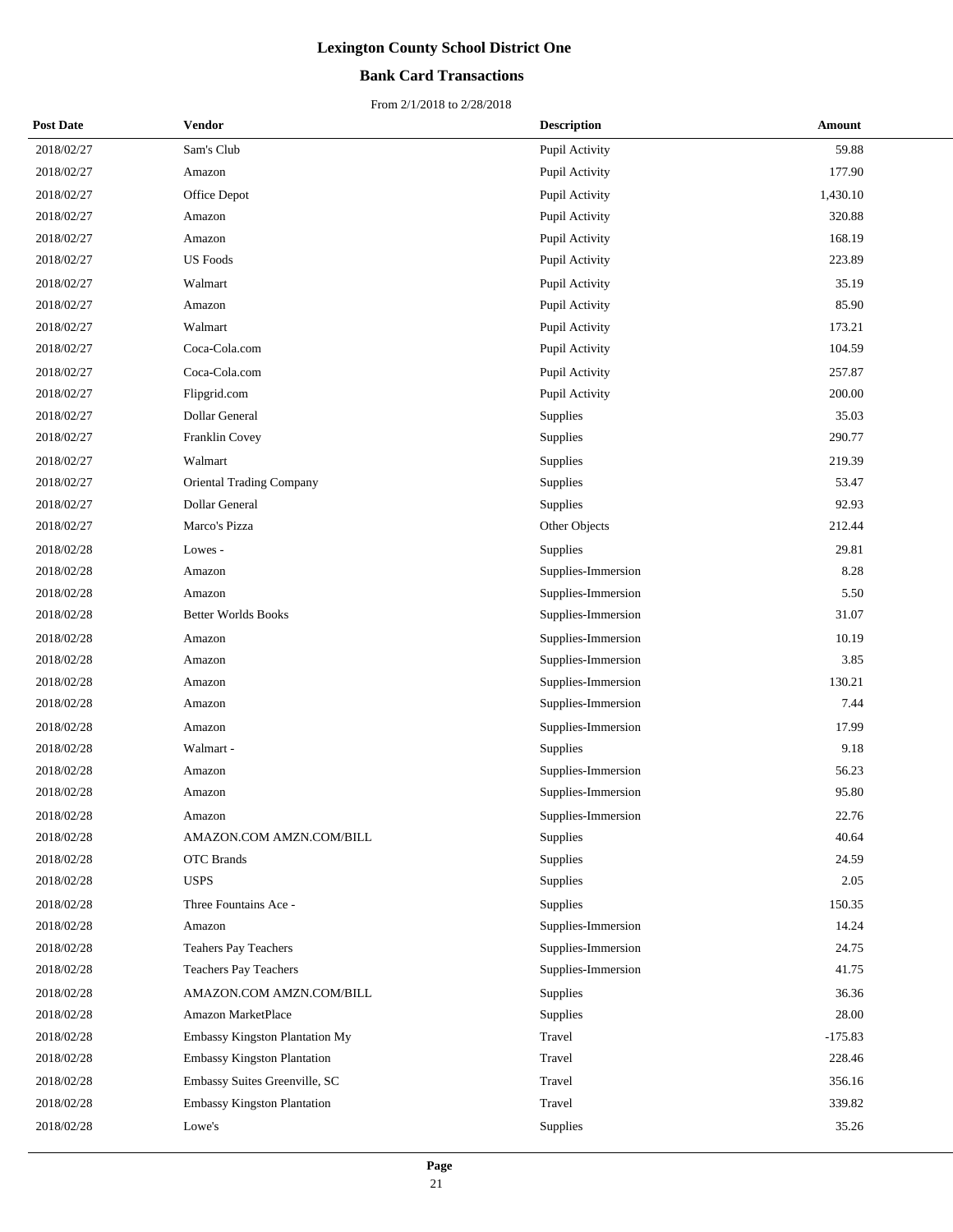## **Bank Card Transactions**

| <b>Post Date</b> | <b>Vendor</b>                  | <b>Description</b>         | Amount |
|------------------|--------------------------------|----------------------------|--------|
| 2018/02/28       | Pitt Stop                      | Supplies                   | 21.39  |
| 2018/02/28       | Amazon MarketPlace             | Supplies                   | 56.79  |
| 2018/02/28       | Post Office Lexington          | Supplies                   | 600.00 |
| 2018/02/28       | Amazon MarketPlace             | Supplies                   | 185.56 |
| 2018/02/28       | Pinestraw Place                | Supplies                   | 495.45 |
| 2018/02/28       | Three Fountains Ace            | Supplies                   | 7.08   |
| 2018/02/28       | Amazon MarketPlace\            | Supplies                   | 38.45  |
| 2018/02/28       | <b>US Post Office</b>          | Supplies                   | 4.66   |
| 2018/02/28       | <b>WALMART</b>                 | Supplies                   | 131.21 |
| 2018/02/28       | <b>SCHOOL SPECIALTY</b>        | Supplies                   | 191.49 |
| 2018/02/28       | <b>BARNES AND NOBLE</b>        | Supplies                   | 69.02  |
| 2018/02/28       | <b>WALMART</b>                 | Supplies                   | 105.93 |
| 2018/02/28       | <b>JROTC EXCHANGE</b>          | Supplies                   | 249.80 |
| 2018/02/28       | PRECISION ROLLER               | <b>Technology Supplies</b> | 34.75  |
| 2018/02/28       | Victor Sanchez                 | Travel                     | 54.00  |
| 2018/02/28       | National Science Teacher Assoc | Travel                     | 39.00  |
| 2018/02/28       | Southern Conference of Languag | Travel                     | 175.00 |
| 2018/02/28       | NYC taxi                       | Travel                     | 72.80  |
| 2018/02/28       | National Science Teacher Assoc | Travel                     | 39.00  |
| 2018/02/28       | Victor Sanchez                 | Travel                     | 38.00  |
| 2018/02/28       | National Science Teacher Assoc | Travel                     | 315.00 |
| 2018/02/28       | National Science Teacher Assoc | Travel                     | 79.00  |
| 2018/02/28       | National Science Teacher Assoc | Travel                     | 315.00 |
| 2018/02/28       | <b>Embassy Suites</b>          | Travel                     | 706.06 |
| 2018/02/28       | Hilton Garden Inn              | Travel                     | 257.14 |
| 2018/02/28       | <b>Charlotte Aviation</b>      | Travel                     | 21.00  |
| 2018/02/28       | <b>Black Car Service</b>       | Travel                     | 30.00  |
| 2018/02/28       | Hilton Garden Inn              | Travel                     | 257.14 |
| 2018/02/28       | National Science Teacher Assoc | Travel                     | 315.00 |
| 2018/02/28       | <b>SCFLTA</b>                  | Travel                     | 420.00 |
| 2018/02/28       | Office Depot                   | Supplies                   | 130.84 |
| 2018/02/28       | <b>USPS</b>                    | Supplies                   | 145.00 |
| 2018/02/28       | Applause Learning              | Supplies                   | 317.43 |
| 2018/02/28       | Amazon                         | Supplies                   | 88.65  |
| 2018/02/28       | Amazon                         | Supplies                   | 33.42  |
| 2018/02/28       | Office Depot                   | Supplies                   | 50.00  |
| 2018/02/28       | <b>USPS</b>                    | Supplies                   | 27.64  |
| 2018/02/28       | <b>REI</b> Greenwood           | Supplies                   | 28.89  |
| 2018/02/28       | <b>FRAME USA</b>               | Supplies                   | 519.40 |
| 2018/02/28       | <b>Bilingual Dictionaries</b>  | Supplies                   | 109.73 |
| 2018/02/28       | Trophy and Awards              | Supplies                   | 21.40  |
| 2018/02/28       | <b>USPS</b>                    | Supplies                   | 49.00  |
| 2018/02/28       | Apperson                       | Supplies                   | 138.52 |
| 2018/02/28       | Trophy and Awards              | Supplies                   | 2.94   |
| 2018/02/28       | Amazon                         | Supplies                   | 34.90  |
|                  |                                |                            |        |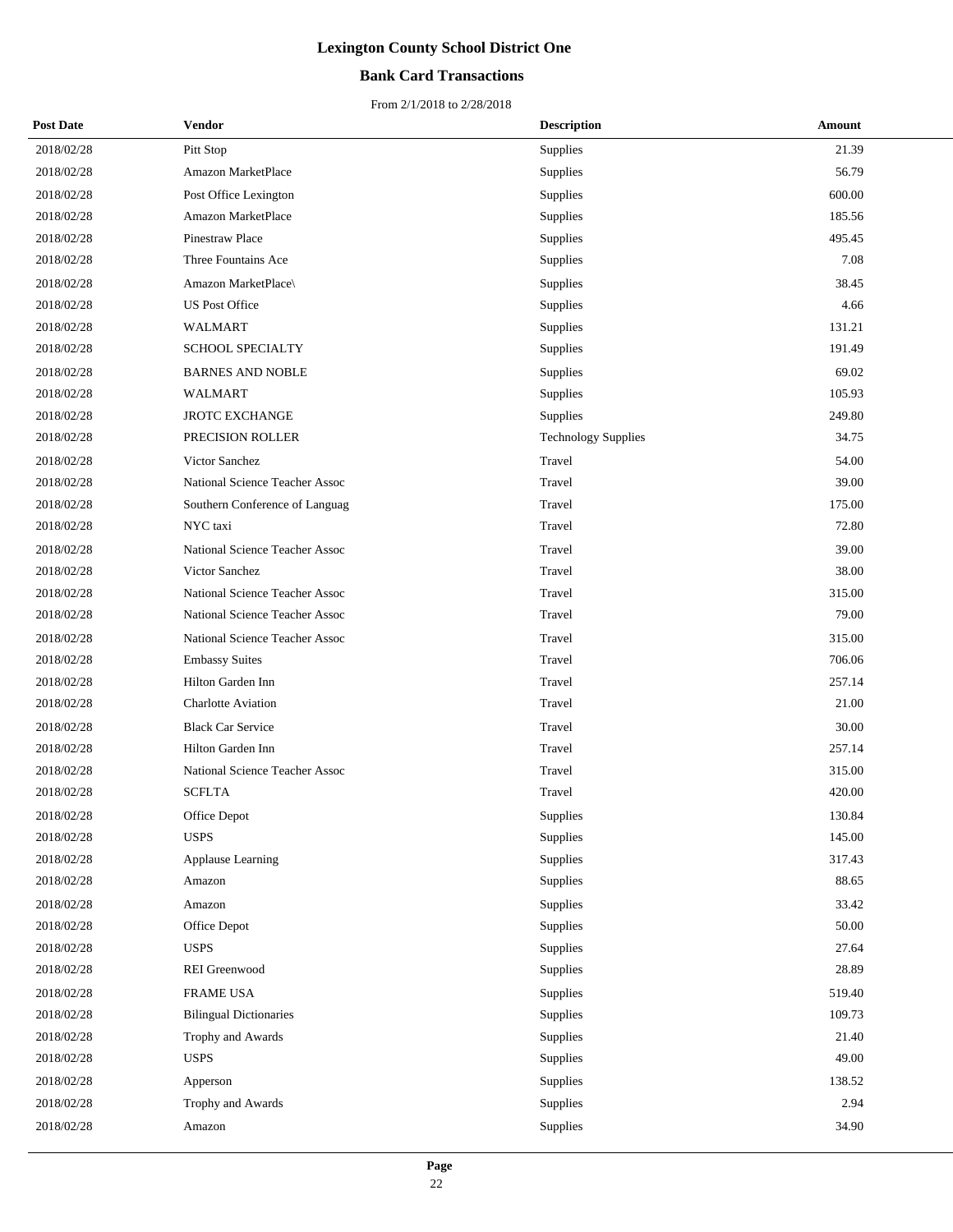## **Bank Card Transactions**

| <b>Post Date</b> | <b>Vendor</b>               | <b>Description</b>               | Amount   |
|------------------|-----------------------------|----------------------------------|----------|
| 2018/02/28       | Office Depot                | Supplies                         | 76.48    |
| 2018/02/28       | Amazon                      | Supplies                         | 112.08   |
| 2018/02/28       | Amazon                      | Supplies                         | 65.29    |
| 2018/02/28       | Amazon                      | Supplies                         | 30.79    |
| 2018/02/28       | Trophy and Awards           | Supplies                         | 32.10    |
| 2018/02/28       | Amazon                      | Supplies                         | 206.94   |
| 2018/02/28       | Enterprise Rent A Car       | Pupil Transportation-Inst        | 191.51   |
| 2018/02/28       | BP                          | <b>Pupil Transportation-Inst</b> | 36.55    |
| 2018/02/28       | Pilot                       | <b>Pupil Transportation-Inst</b> | 31.21    |
| 2018/02/28       | Hampton Inn                 | Pupil Transportation-Inst        | 121.81   |
| 2018/02/28       | Hampton Inn                 | Travel                           | 121.81   |
| 2018/02/28       | SC Music Educ Assoc         | Travel                           | 100.00   |
| 2018/02/28       | <b>NAFME</b>                | Travel                           | 128.00   |
| 2018/02/28       | NAFME                       | Travel                           | 128.00   |
| 2018/02/28       | SC Music Educ Assoc         | Travel                           | 100.00   |
| 2018/02/28       | <b>AMAZON</b>               | Supplies                         | 7.58     |
| 2018/02/28       | <b>AMAZON</b>               | Supplies                         | 110.88   |
| 2018/02/28       | <b>AMAZON</b>               | Supplies                         | 19.03    |
| 2018/02/28       | <b>AMAZON</b>               | Supplies                         | 161.37   |
| 2018/02/28       | <b>AMAZON</b>               | Supplies                         | 19.55    |
| 2018/02/28       | <b>PAMOJA</b>               | Supplies                         | 995.00   |
| 2018/02/28       | <b>SHIP N PRINT</b>         | Supplies                         | 263.24   |
| 2018/02/28       | <b>BB&amp;T FEE</b>         | Supplies                         | 29.85    |
| 2018/02/28       | <b>Staples</b>              | Supplies                         | 23.50    |
| 2018/02/28       | Lowes                       | Supplies                         | 86.94    |
| 2018/02/28       | Amazon                      | Supplies                         | 38.51    |
| 2018/02/28       | <b>AMAZON MKTPLACE</b>      | Supplies                         | 114.46   |
| 2018/02/28       | THE HOME DEPOT #1106        | Supplies                         | 21.36    |
| 2018/02/28       | WAL-MART #4420              | Supplies                         | 21.63    |
| 2018/02/28       | <b>AMAZON</b>               | Supplies                         | 114.12   |
| 2018/02/28       | School Health               | Supplies                         | 26.00    |
| 2018/02/28       | WAL-MART #0881              | Supplies                         | 8.68     |
| 2018/02/28       | School Health Corporation\  | Supplies                         | 35.96    |
| 2018/02/28       | <b>FLAGS GEORGIA</b>        | Supplies                         | 73.51    |
| 2018/02/28       | Chicken Salad Chick         | Other Objects                    | 36.45    |
| 2018/02/28       | Dollar General              | Other Objects                    | 58.15    |
| 2018/02/28       | Costco                      | Other Objects                    | 80.60    |
| 2018/02/28       | Chicken Salad Chick         | Other Objects                    | 40.81    |
| 2018/02/28       | <b>HYATT</b>                | Travel-Teacher Staff Dev         | 1,048.26 |
| 2018/02/28       | <b>HYATT</b>                | <b>Travel-Teacher Staff Dev</b>  | $-31.00$ |
| 2018/02/28       | Office Depot                | Supplies                         | 98.75    |
| 2018/02/28       | SC Law Enforcement Division | Travel                           | 30.00    |
| 2018/02/28       | SC Assoc of School Admins   | Travel                           | 225.00   |
| 2018/02/28       | SC Assoc of School Admin    | Travel                           | 225.00   |
| 2018/02/28       | <b>Embassy Suites</b>       | Travel                           | 394.32   |
|                  |                             |                                  |          |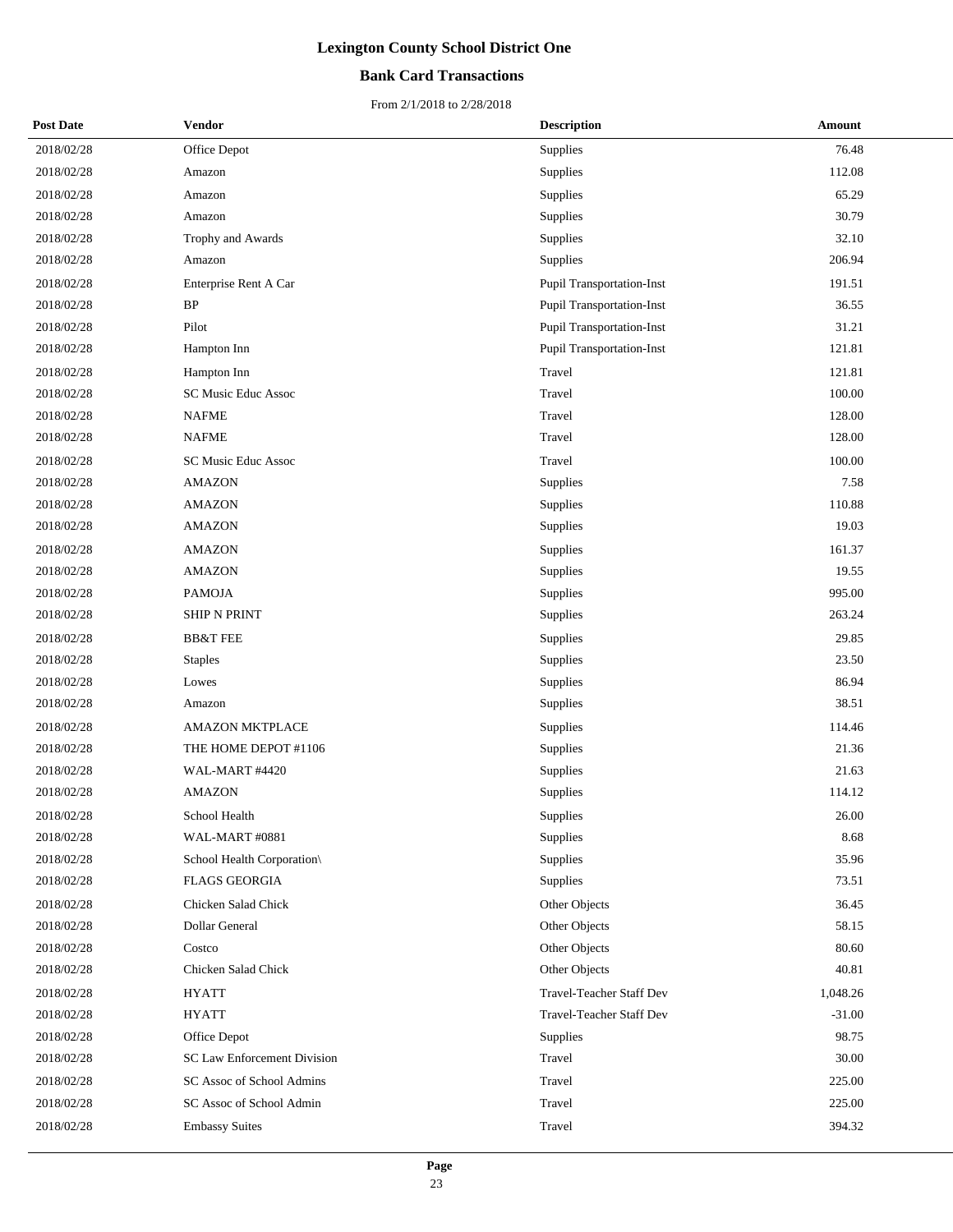## **Bank Card Transactions**

| <b>Post Date</b> | Vendor                                | <b>Description</b> | Amount    |
|------------------|---------------------------------------|--------------------|-----------|
| 2018/02/28       | <b>Embassy Suites</b>                 | Travel             | 356.16    |
| 2018/02/28       | SC Assoc School Admin                 | Travel             | 50.00     |
| 2018/02/28       | <b>SC Law Enforcement Division</b>    | Travel             | 30.00     |
| 2018/02/28       | HOME DEPOT                            | Supplies           | 42.74     |
| 2018/02/28       | HOME DEPOT                            | Supplies           | 209.10    |
| 2018/02/28       | HOME DEPOT                            | Supplies           | 211.90    |
| 2018/02/28       | TRUE VALUE                            | Supplies           | 28.10     |
| 2018/02/28       | <b>AMAZON</b>                         | Supplies           | 111.07    |
| 2018/02/28       | Amazon                                | Supplies           | 119.98    |
| 2018/02/28       | Lowes                                 | Supplies           | 119.69    |
| 2018/02/28       | LOWES #02967                          | Supplies           | 42.74     |
| 2018/02/28       | <b>WW GRAINGER</b>                    | Supplies           | 219.76    |
| 2018/02/28       | <b>AMAZON MKTPLACE</b>                | Supplies           | 12.02     |
| 2018/02/28       | Lexington True Value Hardware         | Supplies           | 13.93     |
| 2018/02/28       | Lowe's                                | Supplies           | 47.53     |
| 2018/02/28       | <b>Murphy Express</b>                 | Supplies           | 45.12     |
| 2018/02/28       | Lowe's                                | Supplies           | 21.51     |
| 2018/02/28       | Lowe's                                | Supplies           | 8.03      |
| 2018/02/28       | Murphy Express                        | Supplies           | 82.56     |
| 2018/02/28       | The Home Depot                        | Supplies           | 39.27     |
| 2018/02/28       | Lowe's                                | Supplies           | 42.71     |
| 2018/02/28       | Gateway Supply                        | Supplies           | 21.79     |
| 2018/02/28       | Lowe's                                | Supplies           | 80.34     |
| 2018/02/28       | Wal-Mart                              | Supplies           | 8.31      |
| 2018/02/28       | The Home Depot                        | Supplies           | $-17.19$  |
| 2018/02/28       | The Home Depot                        | Supplies           | 22.11     |
| 2018/02/28       | Decker Equipment                      | Supplies           | 179.00    |
| 2018/02/28       | The Home Depot                        | Supplies           | 14.70     |
| 2018/02/28       | Lowe's                                | Supplies           | 52.85     |
| 2018/02/28       | <b>SCPRIMA</b>                        | Dues and Fees      | 35.00     |
| 2018/02/28       | Grand Hyatt San Diego, Califor        | Travel             | 374.26    |
| 2018/02/28       | ESRI User Conference July 8-13        | Travel             | 495.00    |
| 2018/02/28       | <b>ESRI User Conference Charlotte</b> | Travel             | $-249.00$ |
| 2018/02/28       | School Safety                         | Travel             | 595.00    |
| 2018/02/28       | Grand Hyatt San Diego, Califor        | Travel             | 343.89    |
| 2018/02/28       | <b>ESRI</b>                           | Travel             | 249.00    |
| 2018/02/28       | School Safety                         | Travel             | 595.00    |
| 2018/02/28       | Delta Airlines                        | Travel             | 643.60    |
| 2018/02/28       | Amazon                                | Supplies           | 590.00    |
| 2018/02/28       | Solar Solutions Window Tinting        | Supplies           | 220.00    |
| 2018/02/28       | The Home Depot                        | Supplies           | 24.05     |
| 2018/02/28       | Walmart                               | Other Objects      | 52.26     |
| 2018/02/28       | The Root Cellar                       | Other Objects      | 73.13     |
| 2018/02/28       | Hotel Beacon-NYC                      | Travel             | 945.50    |
| 2018/02/28       | Amazon                                | Supplies           | 342.50    |
|                  |                                       |                    |           |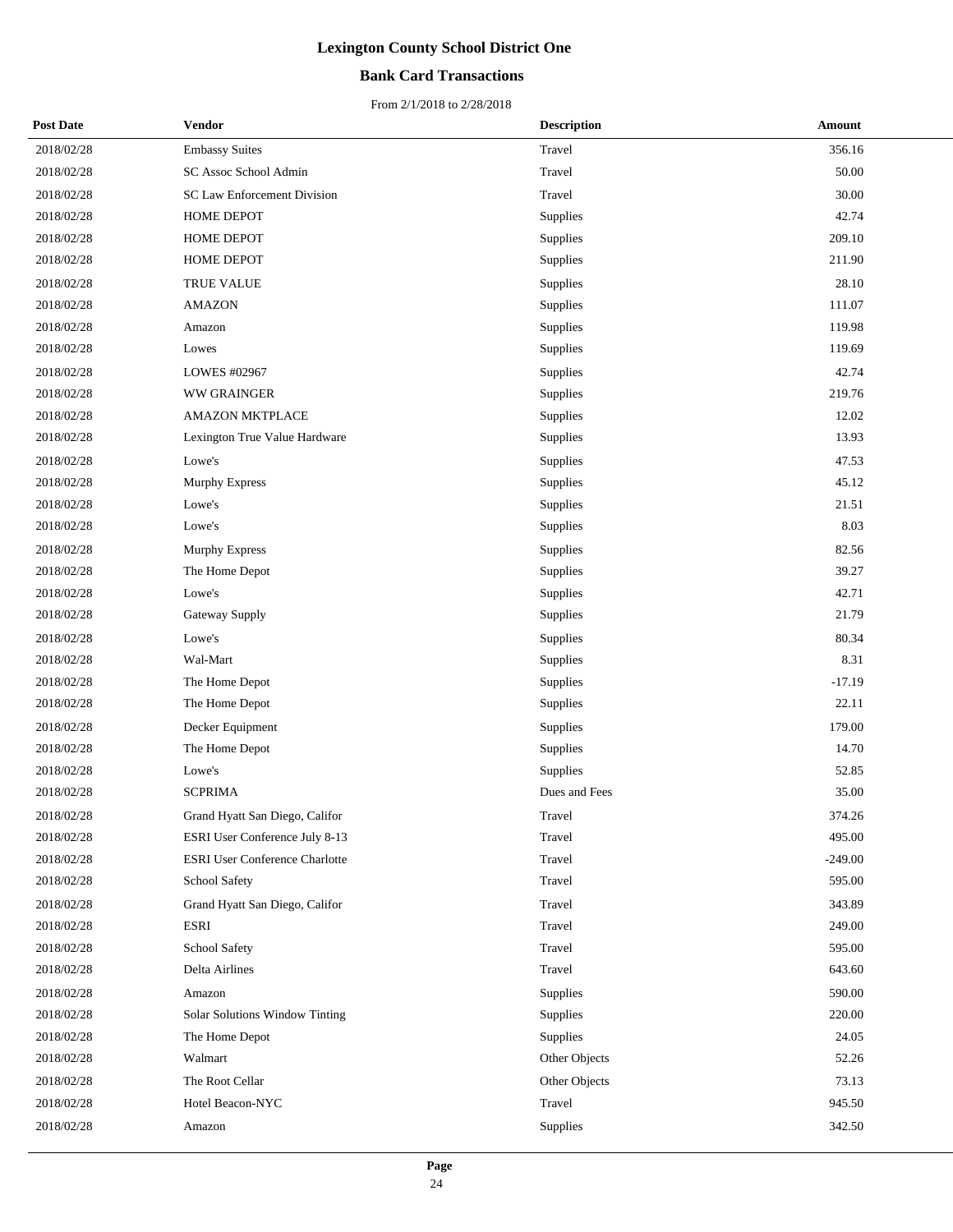## **Bank Card Transactions**

| <b>Post Date</b> | Vendor                         | <b>Description</b> | Amount    |
|------------------|--------------------------------|--------------------|-----------|
| 2018/02/28       | Amazon                         | <b>Supplies</b>    | 56.05     |
| 2018/02/28       | American Speech Language Heari | Dues and Fees      | 225.00    |
| 2018/02/28       | American Speech-Language Heari | Dues and Fees      | 225.00    |
| 2018/02/28       | Amazon                         | Supplies           | 78.99     |
| 2018/02/28       | Amazon                         | Supplies           | 24.31     |
| 2018/02/28       | Office Depot                   | Supplies           | 50.95     |
| 2018/02/28       | Amazon                         | Supplies           | 37.40     |
| 2018/02/28       | Amazon                         | Dues and Fees      | 13.90     |
| 2018/02/28       | Amazon                         | Dues and Fees      | 105.93    |
| 2018/02/28       | Amazon                         | Dues and Fees      | $-13.90$  |
| 2018/02/28       | WM SUPERCENTER #4521           | Supplies           | 38.47     |
| 2018/02/28       | WM SUPERCENTE #881             | Supplies           | 169.77    |
| 2018/02/28       | <b>WALMART</b>                 | Supplies           | 703.03    |
| 2018/02/28       | Council for Exceptional Childr | Travel             | 139.00    |
| 2018/02/28       | Marriott Myrtle Beach Hotel    | Travel             | 350.67    |
| 2018/02/28       | Marriott Hotel Tampa Florida   | Travel             | 1,022.96  |
| 2018/02/28       | Marriott Myrtle Beach Hotel    | Travel             | 168.37    |
| 2018/02/28       | Westin Tampa Waterside Hotel   | Travel             | 1,070.72  |
| 2018/02/28       | <b>AMAZON</b>                  | Pupil Activity     | $-434.85$ |
| 2018/02/28       | Playscripts, Inc.              | Pupil Activity     | 209.84    |
| 2018/02/28       | Walmart -                      | Pupil Activity     | 20.41     |
| 2018/02/28       | Hobby Lobby -                  | Pupil Activity     | 3.87      |
| 2018/02/28       | Walmart -                      | Pupil Activity     | 30.42     |
| 2018/02/28       | Trader Joes -                  | Pupil Activity     | 5.05      |
| 2018/02/28       | Amazon -                       | Pupil Activity     | 12.76     |
| 2018/02/28       | <b>WALMART</b>                 | Pupil Activity     | 21.56     |
| 2018/02/28       | <b>AMAZON</b>                  | Pupil Activity     | 50.00     |
| 2018/02/28       | <b>WALMART</b>                 | Pupil Activity     | 448.24    |
| 2018/02/28       | <b>BILO</b>                    | Pupil Activity     | 12.79     |
| 2018/02/28       | <b>AMAZON</b>                  | Pupil Activity     | 434.85    |
| 2018/02/28       | PRECISION ROLLER               | Pupil Activity     | 253.48    |
| 2018/02/28       | Pine Press -                   | Pupil Activity     | 64.45     |
| 2018/02/28       | Amazon -                       | Pupil Activity     | 145.89    |
| 2018/02/28       | Amazon -                       | Pupil Activity     | 11.94     |
| 2018/02/28       | Walmart -                      | Pupil Activity     | $-36.47$  |
| 2018/02/28       | Amazon -                       | Pupil Activity     | 44.98     |
| 2018/02/28       | Amazon -                       | Pupil Activity     | $-6.99$   |
| 2018/02/28       | Walmart -                      | Pupil Activity     | 50.57     |
| 2018/02/28       | Amazon -                       | Pupil Activity     | 47.25     |
| 2018/02/28       | Amazon -                       | Pupil Activity     | 48.94     |
| 2018/02/28       | Amazon -                       | Pupil Activity     | 141.86    |
| 2018/02/28       | Amazon -                       | Pupil Activity     | 146.50    |
| 2018/02/28       | Amazon -                       | Pupil Activity     | 147.71    |
| 2018/02/28       | Amazon -                       | Pupil Activity     | 67.69     |
| 2018/02/28       | Amazon -                       | Pupil Activity     | 154.82    |
|                  |                                |                    |           |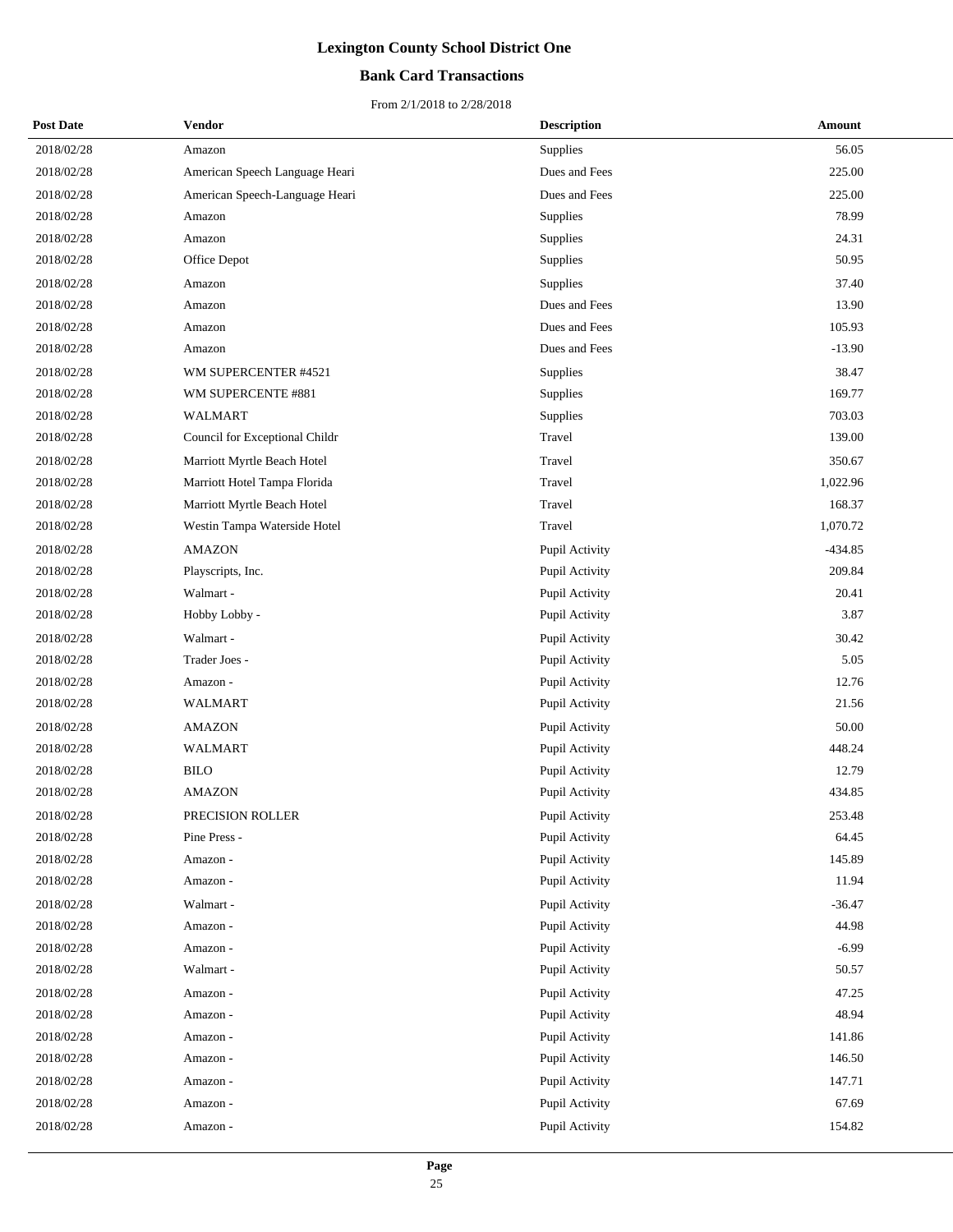## **Bank Card Transactions**

| <b>Post Date</b> | <b>Vendor</b>                  | <b>Description</b> | Amount |
|------------------|--------------------------------|--------------------|--------|
| 2018/02/28       | Amazon -                       | Pupil Activity     | 13.44  |
| 2018/02/28       | Amazon                         | Pupil Activity     | 59.15  |
| 2018/02/28       | Walmart                        | Pupil Activity     | 14.82  |
| 2018/02/28       | Presentation Systems South     | Pupil Activity     | 326.73 |
| 2018/02/28       | ABCTeach                       | Pupil Activity     | 69.99  |
| 2018/02/28       | Amazon                         | Pupil Activity     | 24.20  |
| 2018/02/28       | Amazon                         | Pupil Activity     | 306.91 |
| 2018/02/28       | The Trophy and Awards Center   | Pupil Activity     | 36.38  |
| 2018/02/28       | Walmart                        | Pupil Activity     | 46.84  |
| 2018/02/28       | Lowes                          | Pupil Activity     | 8.23   |
| 2018/02/28       | Amazon.com                     | Pupil Activity     | 44.88  |
| 2018/02/28       | <b>Dollar Tree Stores</b>      | Pupil Activity     | 32.10  |
| 2018/02/28       | Office Depot                   | Pupil Activity     | 18.17  |
| 2018/02/28       | Amazon.com                     | Pupil Activity     | 96.80  |
| 2018/02/28       | <b>Dollar Tree Stores</b>      | Pupil Activity     | 32.10  |
| 2018/02/28       | Office Depot                   | Pupil Activity     | 31.86  |
| 2018/02/28       | Bolchazy-Carducci              | Pupil Activity     | 350.97 |
| 2018/02/28       | The Pericles                   | Pupil Activity     | 94.95  |
| 2018/02/28       | Amazon                         | Pupil Activity     | 48.90  |
| 2018/02/28       | Amazon                         | Pupil Activity     | 13.00  |
| 2018/02/28       | <b>Amazon MarketPlace</b>      | Pupil Activity     | 16.00  |
| 2018/02/28       | Lowe's                         | Pupil Activity     | 53.47  |
| 2018/02/28       | Wal-Mart                       | Pupil Activity     | 38.64  |
| 2018/02/28       | Amazon MarketPlace             | Pupil Activity     | 106.47 |
| 2018/02/28       | Wal-Mart                       | Pupil Activity     | 146.35 |
| 2018/02/28       | <b>Fishy Business</b>          | Pupil Activity     | 33.46  |
| 2018/02/28       | <b>Glass Bottle Outlet</b>     | Pupil Activity     | 33.86  |
| 2018/02/28       | Wal-Mart                       | Pupil Activity     | 157.06 |
| 2018/02/28       | <b>VWR</b> International       | Pupil Activity     | 210.81 |
| 2018/02/28       | Michaels                       | Pupil Activity     | 55.23  |
| 2018/02/28       | Science Olympiad               | Pupil Activity     | 230.95 |
| 2018/02/28       | JUNIOR LIBRARY GUILD           | Pupil Activity     | 645.10 |
| 2018/02/28       | Lowe's                         | Pupil Activity     | 40.62  |
| 2018/02/28       | National Consort on Health Sci | Pupil Activity     | 315.00 |
| 2018/02/28       | Amazon.com                     | Pupil Activity     | 13.42  |
| 2018/02/28       | Amazon.com                     | Pupil Activity     | 192.48 |
| 2018/02/28       | Amazon.com                     | Pupil Activity     | 74.31  |
| 2018/02/28       | Amazon MarketPlace             | Pupil Activity     | 451.01 |
| 2018/02/28       | Wal-Mart                       | Pupil Activity     | 9.12   |
| 2018/02/28       | Amazon Marketplace             | Pupil Activity     | 193.86 |
| 2018/02/28       | Amazon Marketplace             | Pupil Activity     | 9.51   |
| 2018/02/28       | 88 Oriental Market             | Pupil Activity     | 79.31  |
| 2018/02/28       | Sam's Club                     | Pupil Activity     | 87.07  |
| 2018/02/28       | Amazon MarketPlace             | Pupil Activity     | 17.25  |
| 2018/02/28       | Amazon MarketPlace             | Pupil Activity     | 35.98  |
|                  |                                |                    |        |